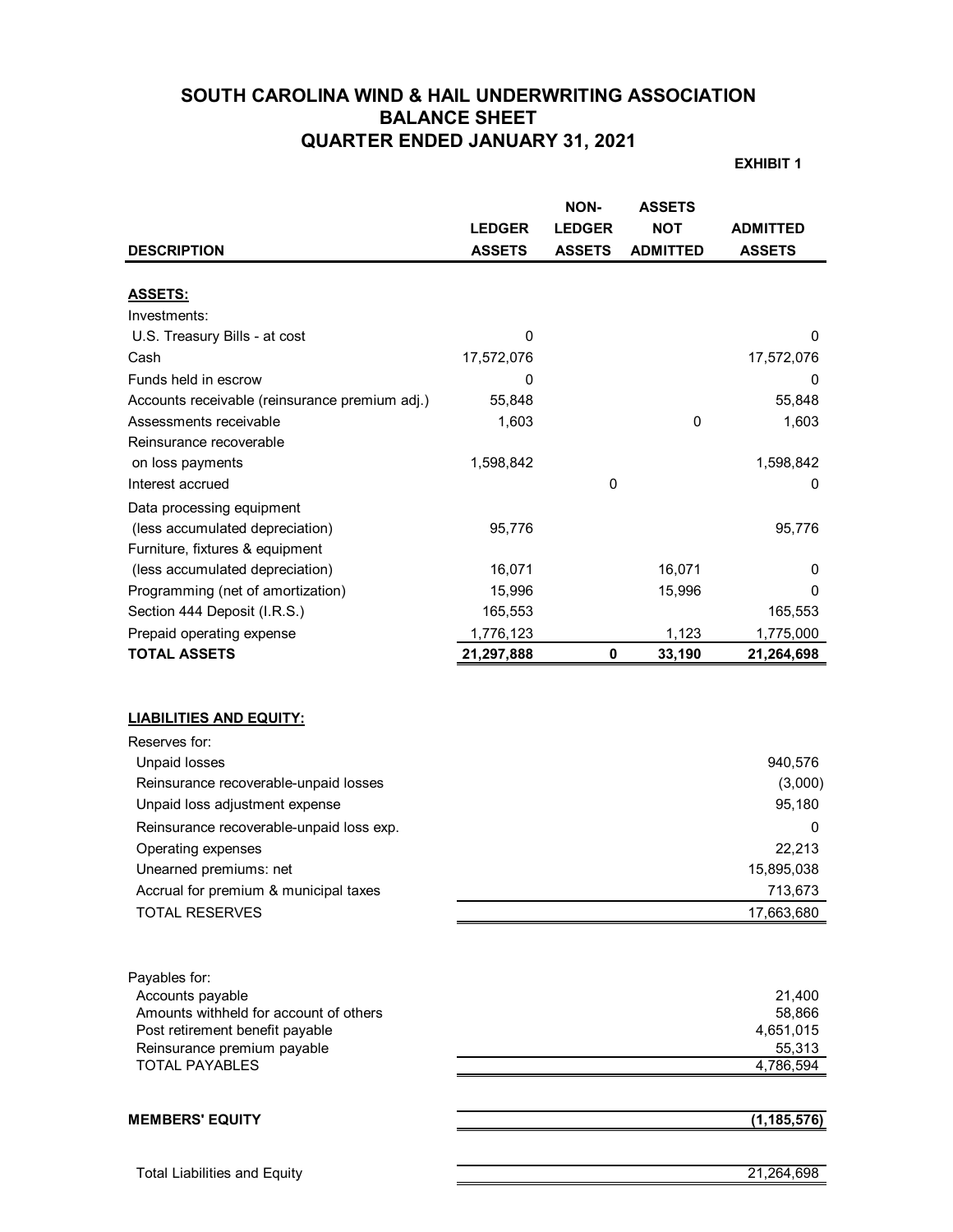# **SOUTH CAROLINA WIND & HAIL UNDERWRITING ASSOCIATION INCOME STATEMENT AND EQUITY ACCOUNT QUARTER ENDED JANUARY 31, 2021**

**EXHIBIT 2**

|                                         | <b>QUARTER:</b><br>11-01-2020 | <b>YEAR-TO-DATE</b><br>11-01-2020 |
|-----------------------------------------|-------------------------------|-----------------------------------|
| <b>DESCRIPTION</b>                      | 01-31-2021                    | 01-31-2021                        |
| <b>UNDERWRITING INCOME:</b>             |                               |                                   |
| <b>Net Premiums Earned</b>              | 2,680,223                     | 2,680,223                         |
| DEDUCTIONS:                             |                               |                                   |
| Losses incurred                         | 167,050                       | 167,050                           |
| Loss expenses incurred                  | 76,266                        | 76,266                            |
| Operating expenses incurred             | 1,632,794                     | 1,632,794                         |
| <b>TOTAL DEDUCTIONS</b>                 | 1,876,110                     | 1,876,110                         |
|                                         |                               |                                   |
| Net Underwriting Gain or (Loss)         | 804,113                       | 804,113                           |
| <b>OTHER INCOME OR (OUTGO)</b>          |                               |                                   |
| Net Investment Income                   | 2,182                         | 2,182                             |
| Miscellaneous income                    | 0                             | 0                                 |
| Other interest income                   | 0                             | 0                                 |
| TOTAL OTHER INCOME OR (OUTGO)           | 2,182                         | 2,182                             |
|                                         |                               |                                   |
| <b>Net Income or (Loss)</b>             | 806,295                       | 806,295                           |
|                                         |                               |                                   |
| <b>EQUITY ACCOUNT:</b>                  |                               |                                   |
| Members' Equity (Prior Period)          | (1,997,375)                   | (1,997,375)                       |
| Net income or (loss)                    | 806,295                       | 806,295                           |
| Change in assets not admitted           | 5,504                         | 5,504                             |
| Assessments or (distributions)          | Ü                             |                                   |
| Net change in equity                    | 811,799                       | 811,799                           |
| <b>Members' Equity (Current Period)</b> | (1, 185, 576)                 | (1, 185, 576)                     |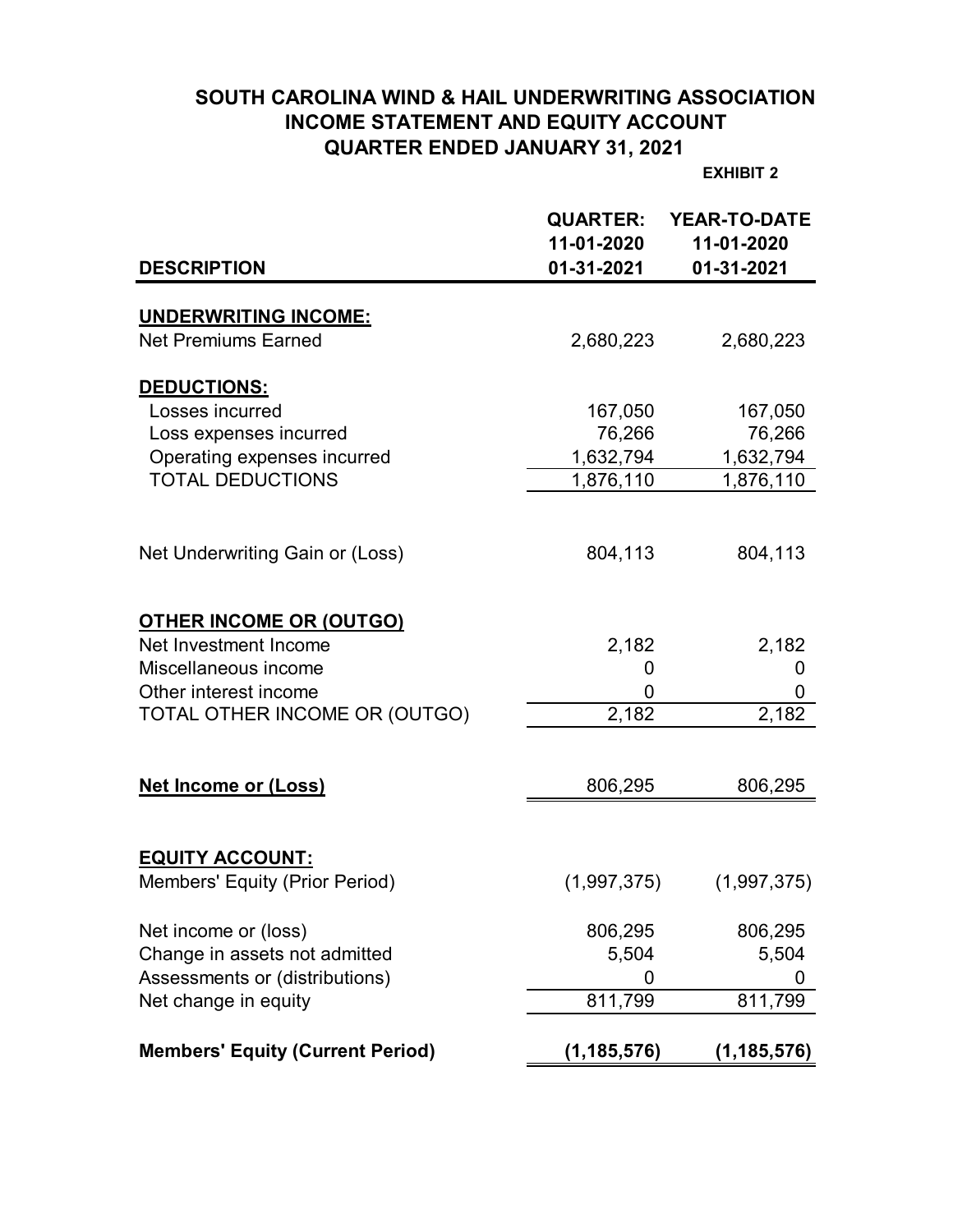# **SOUTH CAROLINA WIND & HAIL UNDERWRITING ASSOCIATION ANALYSIS OF INVESTMENT INCOME QUARTER ENDED JANUARY 31, 2021**

# **EXHIBIT 2A**

|                                                                                | Quarter<br>11-01-2020<br>01-31-2021 | Year-To-Date<br>11-01-2020<br>01-31-2021 |
|--------------------------------------------------------------------------------|-------------------------------------|------------------------------------------|
| Investment Income Received/T-Bills<br>Investment Income Received/Sweep Account | 0<br>2,182                          | 2,182                                    |
| <b>Total Investment Income Received</b>                                        | 2,182                               | 2,182                                    |
| Interest Accrued (Prior Period)                                                | 0                                   | O                                        |
| <b>Interest Accrued (Current Period)</b>                                       | 0                                   |                                          |
| <b>Investment Income Earned</b>                                                | 2,182                               | 2,182                                    |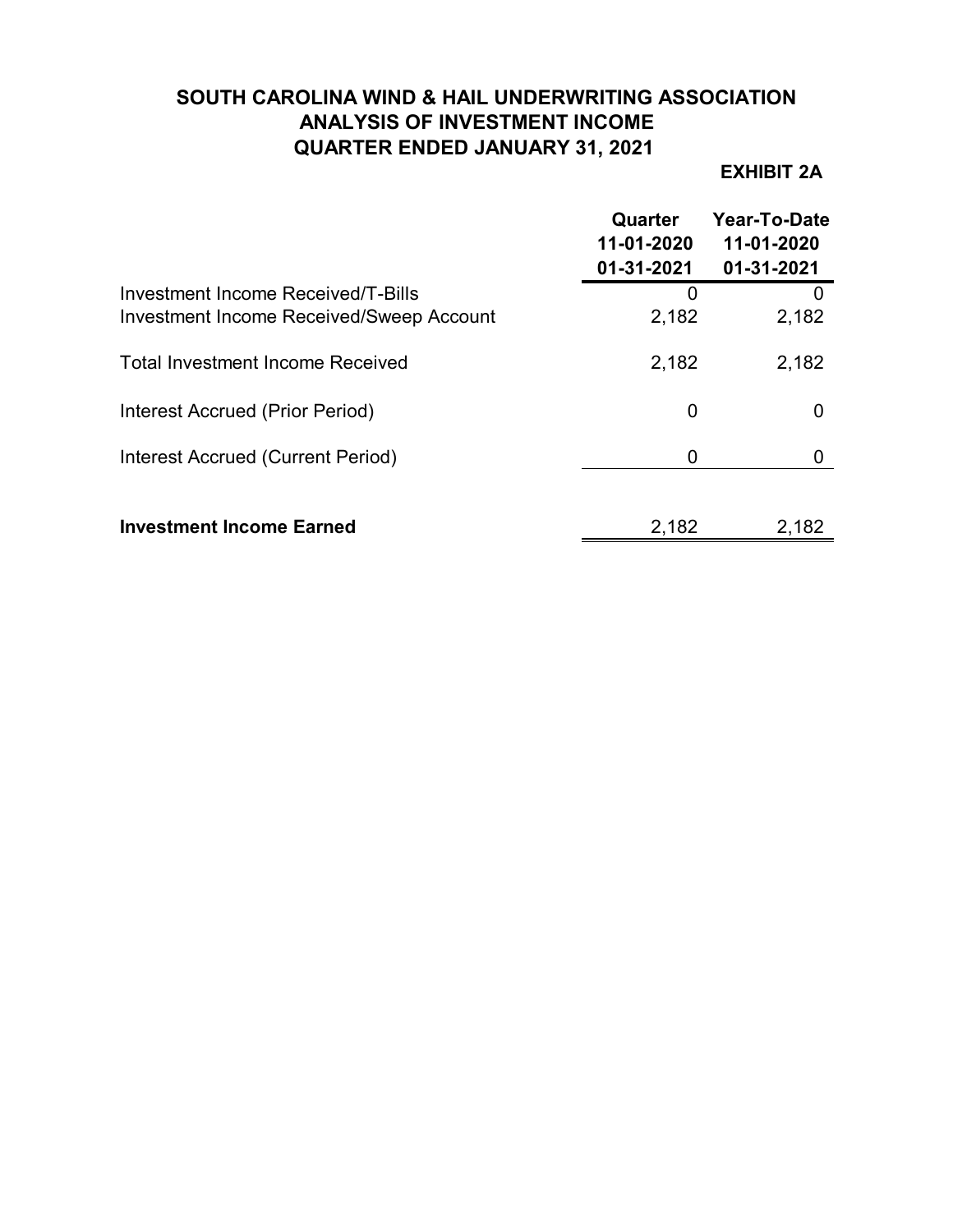### **SOUTH CAROLINA WIND & HAIL UNDERWRITING ASSOCIATION MEMBERS' ACCOUNT**

 **QUARTER ENDED JANUARY 31, 2021 EXHIBIT 38** 

| <b>Combined Zones</b>                                                |                |                       | Quarter 11-01-2020 to 01-31-2021 |             |                       |                            | Year-To-Date at 01-31-2021 |                         |                  |                       |
|----------------------------------------------------------------------|----------------|-----------------------|----------------------------------|-------------|-----------------------|----------------------------|----------------------------|-------------------------|------------------|-----------------------|
|                                                                      |                |                       | <b>Association Year</b>          |             |                       |                            |                            | <b>Association Year</b> |                  |                       |
| <b>DESCRIPTION</b>                                                   | 2021           | 2020                  | 2019                             | 2016        | Total                 | 2021                       | 2020                       | 2019                    | 2016             | <b>Total</b>          |
| INCOME RECEIVED:                                                     |                |                       |                                  |             |                       |                            |                            |                         |                  |                       |
| Premiums Written                                                     | 5,354,210      | 0                     | $\pmb{0}$                        | 0           | 5,354,210             | 5,354,210                  | 0                          | 0                       | 0                | 5,354,210             |
| Reinsurance Premiums Ceded                                           | (5, 523, 340)  | 0                     | $\mathsf 0$                      | 0           | (5,523,340)           | (5, 523, 340)              | 0                          | $\pmb{0}$               | 0                | (5,523,340)           |
| Net Premiums Written                                                 | (169, 130)     | 0                     | $\mathsf{O}\xspace$              | 0           | (169, 130)            | (169, 130)                 | $\mathsf 0$                | $\pmb{0}$               | $\pmb{0}$        | (169, 130)            |
| Portfolio Transfer of                                                |                |                       |                                  |             |                       |                            |                            |                         |                  |                       |
| Unearned Premiums:                                                   |                |                       |                                  |             |                       |                            |                            |                         |                  |                       |
| From Prior Assoc. Year                                               | 16,747,227     | 0                     | $\mathsf 0$                      | 0           | 16,747,227            | 16,747,227                 | 0                          | $\pmb{0}$               | $\Omega$         | 16,747,227            |
| To Secceeding Assoc. Yr.                                             | 0              | (16, 747, 227)        | $\mathsf 0$                      | 0           | (16, 747, 227)        | 0                          | (16, 747, 227)             | $\pmb{0}$               | 0                | (16, 747, 227)        |
| Acquisition Allowance on<br>Portfolio Transfer                       |                |                       |                                  |             |                       |                            |                            |                         |                  |                       |
|                                                                      |                |                       |                                  |             |                       | (2, 146, 768)              |                            |                         |                  |                       |
| From Prior Assoc. Year                                               | (2, 146, 768)  | 0                     | 0                                | 0           | (2, 146, 768)         |                            | 0                          | 0                       | 0                | (2, 146, 768)         |
| To Secceeding Assoc. Yr.                                             | 0              | 2,146,768             | $\mathsf 0$                      | 0           | 2,146,768             | 0                          | 2,146,768                  | 0                       | 0                | 2,146,768             |
| Investment Income Received                                           | 2,182          | 0                     | $\mathbf 0$                      | 0           | 2,182                 | 2,182                      | 0                          | $\pmb{0}$               | $\mathbf 0$      | 2,182                 |
| Miscellaneous Income                                                 | 0              | 0                     | 0                                | 0           | 0                     | 0                          | 0                          | $\pmb{0}$               | 0                | 0                     |
| Other Interest Income                                                | 0              | 0                     | 0                                | 0           | 0                     | 0                          | 0                          | 0                       | 0                | 0                     |
| <b>Total Income</b>                                                  | 14,433,511     | (14,600,459)          | 0                                | 0           | (166, 948)            | 14,433,511                 | (14,600,459)               | $\mathsf 0$             | 0                | (166, 948)            |
| <b>EXPENSES PAID:</b>                                                |                |                       |                                  |             |                       |                            |                            |                         |                  |                       |
| Losses                                                               | 10,796         | 223,335               | 73,958                           | 0           | 308,089               | 10,796                     | 223,335                    | 73,958                  | 0                | 308,089               |
| Reins, Recovered-Losses Paid                                         | 0              | (17, 774)             | (4,058)                          | 0           | (21, 832)             | 0                          | (17, 774)                  | (4,058)                 | 0                | (21, 832)             |
| Loss Adjustment Expenses                                             | 4,434          | 28,987                | 9,097                            | 107,625     | 150,143               | 4,434                      | 28,987                     | 9,097                   | 107.625          | 150,143               |
| Reins. Recovered-Loss Exp. Paid                                      | 0              | 0                     | 0                                | 0           | 0                     | 0                          | 0                          | 0                       | 0                | 0                     |
| Commissions                                                          | 535,421        | 0                     | 0                                | 0           | 535,421               | 535,421                    | 0                          | 0                       | 0                | 535,421               |
| <b>Commissions Ceded</b>                                             | (84, 627)      | 0                     | $\mathsf 0$                      | 0           | (84, 627)             | (84, 627)                  | 0                          | $\pmb{0}$               | 0                | (84, 627)             |
| <b>Operating Expenses</b>                                            | 1,151,613      | 88,213                | 0                                | 0           | 1,239,826             | 1,151,613                  | 88,213                     | $\pmb{0}$               | 0                | 1,239,826             |
| Premium Taxes                                                        | 0              | 114,990               | 0                                | 0           | 114,990               | 0                          | 114,990                    | $\pmb{0}$               | 0                | 114,990               |
| <b>Total Expenses Paid</b>                                           | 1,617,637      | 437,751               | 78,997                           | 107,625     | 2,242,010             | 1,617,637                  | 437,751                    | 78,997                  | 107,625          | 2,242,010             |
|                                                                      |                |                       |                                  |             |                       |                            |                            |                         |                  |                       |
| Net Cash Change                                                      | 12,815,874     | (15,038,210)          | (78, 997)                        | (107, 625)  | (2, 408, 958)         | 12,815,874                 | (15,038,210)               | (78, 997)               | (107, 625)       | (2,408,958)           |
| REINSURANCE RECOVERABLE:                                             |                |                       |                                  |             |                       |                            |                            |                         |                  |                       |
| DEDUCT (PRIOR PERIOD)                                                |                |                       |                                  |             |                       |                            |                            |                         |                  |                       |
| Reins Recoverable-Losses Paid                                        | 0              | 0                     | $\mathsf 0$                      | 964,541     | 964,541               | 0                          | 0                          | $\pmb{0}$               | 964,541          | 964,541               |
| Reins Recoverable-Loss Exp. Paid                                     | 0              | 0                     | $\mathsf 0$                      | 440,541     | 440,541               | 0                          | 0                          | $\pmb{0}$               | 440,541          | 440,541               |
| ADD (CURRENT PERIOD)                                                 |                |                       |                                  |             |                       |                            |                            |                         |                  |                       |
| Reins Recoverable-Losses Paid                                        | 0              | 1,590                 | $\mathsf 0$                      | 1,082,434   | 1,084,024             | $\pmb{0}$                  | 1,590                      | $\pmb{0}$               | 1,082,434        | 1,084,024             |
| Reins Recoverable-Loss Exp. Paid                                     | 0<br>0         | 1,455                 | $\mathbf 0$<br>0                 | 513,363     | 514,818               | 0<br>0                     | 1,455                      | $\pmb{0}$<br>0          | 513,363          | 514,818               |
| Net Change                                                           |                | 3,045                 |                                  | 190,715     | 193,760               |                            | 3,045                      |                         | 190,715          | 193,760               |
| <b>RESERVES:</b>                                                     |                |                       |                                  |             |                       |                            |                            |                         |                  |                       |
| DEDUCT (CURRENT PERIOD)                                              |                |                       |                                  |             |                       |                            |                            |                         |                  |                       |
| <b>Unpaid Losses</b>                                                 | 100,600        | 68,900                | 21,076                           | 750,000     | 940,576               | 100,600                    | 68,900                     | 21,076                  | 750,000          | 940,576               |
| Reins. Recoverable-Unpaid Losses                                     | (3,000)        | 0                     | $\mathsf 0$                      | 0           | (3,000)               | (3,000)                    | 0                          | 0                       | 0                | (3,000)               |
| Unpaid Loss Adjustment Expense<br>Reins. Recoverable-Unpd. Loss Exp. | 660<br>0       | 1,460<br>0            | 3,060<br>0                       | 90,000<br>0 | 95,180<br>0           | 660<br>0                   | 1,460<br>0                 | 3,060<br>0              | 90,000<br>0      | 95,180<br>0           |
| <b>Operating Expenses</b>                                            | 22,213         | 0                     | 0                                | 0           | 22,213                | 22,213                     | 0                          | 0                       | 0                | 22,213                |
| Unearned Premiums                                                    | 16,747,227     | 0                     | 0                                | 0           | 16,747,227            | 16,747,227                 | 0                          | 0                       | 0                | 16,747,227            |
| Unearned Premiums Ceded                                              | (852, 189)     | n                     | $\Omega$                         | 0           | (852, 189)            | (852, 189)                 | $\Omega$                   | O                       | 0                | (852, 189)            |
| Premium Taxes                                                        | 168,234        | 545,439               | 0                                | 0           | 713,673               | 168,234                    | 545,439                    | $\pmb{0}$               | 0                | 713,673               |
| ADD (PRIOR PERIOD)<br>Unpaid Losses                                  | 0              | 137,300               | 53,000                           | 750,000     | 940,300               | $\pmb{0}$                  | 137,300                    | 53,000                  | 750,000          | 940,300               |
| Reins. Recoverable-Unpaid Losses                                     | 0              | (3,000)               | $\mathsf 0$                      | 0           | (3,000)               | $\pmb{0}$                  | (3,000)                    | $\pmb{0}$               | 0                | (3,000)               |
| Unpaid Loss Adjustment Expense                                       | 0              | 3,780                 | 1,000                            | 90,000      | 94,780                | $\pmb{0}$                  | 3,780                      | 1,000                   | 90,000           | 94,780                |
| Reins. Recoverable-Unpd. Loss Exp.                                   | 0              | 0                     | 0                                | 0           | $\mathbf{0}$          | $\pmb{0}$                  | 0                          | $\mathbf 0$             | 0                | 0                     |
| <b>Operating Expenses</b>                                            | 0              | 88,213                | $\mathsf 0$                      | 0           | 88,213                | $\pmb{0}$                  | 88,213                     | $\mathbf 0$             | 0                | 88,213                |
| <b>Unearned Premiums</b>                                             | 0              | 19,626,093            | 0                                | 0           | 19,626,093            | 0                          | 19,626,093                 | $\pmb{0}$               | 0                | 19,626,093            |
| Unearned Premiums Ceded<br>Premium Taxes                             | 0<br>0         | (881, 702)<br>820,489 | $\mathsf 0$<br>$\mathsf 0$       | 0<br>0      | (881, 702)<br>820,489 | $\mathbf 0$<br>$\mathbf 0$ | (881, 702)<br>820,489      | $\pmb{0}$<br>$\pmb{0}$  | 0<br>$\mathbf 0$ | (881, 702)<br>820,489 |
| Net Reserve Change                                                   | (16, 183, 745) | 19, 175, 374          | 29.864                           | $\mathbf 0$ | 3,021,493             | (16, 183, 745)             | 19, 175, 374               | 29.864                  | 0                | 3,021,493             |
|                                                                      |                |                       |                                  |             |                       |                            |                            |                         |                  |                       |
| OTHER CHANGES:                                                       |                |                       |                                  |             |                       |                            |                            |                         |                  |                       |
| DEDUCT (PRIOR PERIOD)<br><b>Interest Accrued</b>                     | 0              | 0                     | $\mathsf 0$                      | 0           | $\mathbf 0$           | $\mathbf 0$                | 0                          | $\pmb{0}$               | 0                | 0                     |
| Assets Not Admitted                                                  | 0              | (38, 694)             | 0                                | 0           | (38, 694)             | $\pmb{0}$                  | (38, 694)                  | $\pmb{0}$               | 0                | (38, 694)             |
| ADD (CURRENT PERIOD)                                                 |                |                       |                                  |             |                       |                            |                            |                         |                  |                       |
| <b>Interest Accrued</b>                                              | 0              | 0                     | $\mathbf 0$                      | 0           | $\mathbf 0$           | $\pmb{0}$                  | 0                          | $\pmb{0}$               | 0                | 0                     |
| Assets Not Admitted                                                  | (33, 190)      | 0                     | $\mathsf 0$                      | 0           | (33, 190)             | (33, 190)                  | 0                          | $\mathbf 0$             | 0                | (33, 190)             |
| Net Other Changes                                                    | (33, 190)      | 38,694                | 0                                | 0           | 5,504                 | (33, 190)                  | 38,694                     | 0                       | 0                | 5,504                 |
| Assessments or (Distributions)                                       | 0              | 0                     | 0                                | 0           | 0                     | $\mathbf 0$                | 0                          | $\pmb{0}$               | 0                | 0                     |
| Change In Members' Equity                                            | (3,401,061)    | 4,178,903             | (49, 133)                        | 83,090      | 811,799               | (3,401,061)                | 4,178,903                  | (49, 133)               | 83,090           | 811,799               |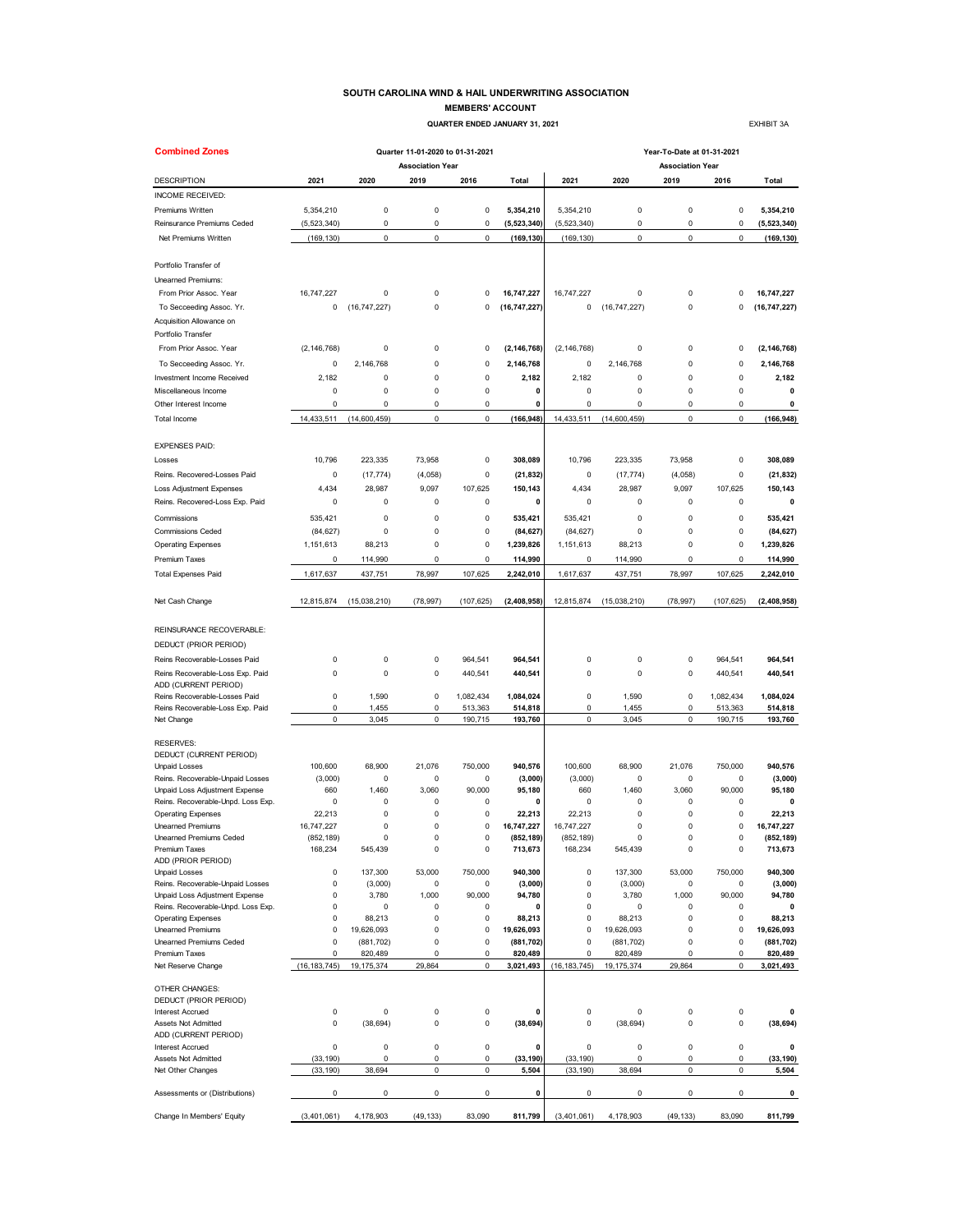### **SOUTH CAROLINA WIND & HAIL UNDERWRITING ASSOCIATION MEMBERS' ACCOUNT Quarter 11-01-2020 to 01-31-2021** EXHIBIT 3A 1

| <b>MEMBERS' ACCOUNT</b>          |  |
|----------------------------------|--|
| Quarter 11-01-2020 to 01-31-2021 |  |

| Zone 1                                                |                      |                | Quarter 11-01-2020 to 01-31-2021 |             |                       | Year-To-Date at 01-31-2021 |                |                                 |             |                       |  |  |
|-------------------------------------------------------|----------------------|----------------|----------------------------------|-------------|-----------------------|----------------------------|----------------|---------------------------------|-------------|-----------------------|--|--|
| <b>DESCRIPTION</b>                                    | 2021                 | 2020           | <b>Association Year</b><br>2019  | 2016        | Total                 | 2021                       | 2020           | <b>Association Year</b><br>2019 | 2016        | Total                 |  |  |
| INCOME RECEIVED:                                      |                      |                |                                  |             |                       |                            |                |                                 |             |                       |  |  |
| Premiums Written                                      | 4,243,471            | 0              | 0                                | 0           | 4,243,471             | 4,243,471                  | 0              | $\pmb{0}$                       | 0           | 4,243,471             |  |  |
| Reinsurance Premiums Ceded                            | (4,349,150)          | 0              | 0                                | 0           | (4, 349, 150)         | (4,349,150)                | 0              | $\pmb{0}$                       | $\mathbf 0$ | (4, 349, 150)         |  |  |
| Net Premiums Written                                  | (105, 679)           | 0              | 0                                | $\mathbf 0$ | (105, 679)            | (105, 679)                 | 0              | $\mathbf 0$                     | $\mathbf 0$ | (105, 679)            |  |  |
|                                                       |                      |                |                                  |             |                       |                            |                |                                 |             |                       |  |  |
| Portfolio Transfer of                                 |                      |                |                                  |             |                       |                            |                |                                 |             |                       |  |  |
| <b>Unearned Premiums:</b>                             |                      |                |                                  |             |                       |                            |                |                                 |             |                       |  |  |
| From Prior Assoc. Year                                | 13,478,948           | 0              | 0                                | 0           | 13,478,948            | 13,478,948                 | 0              | $\mathbf 0$                     | 0           | 13,478,948            |  |  |
| To Secceeding Assoc. Yr.                              | 0                    | (13, 478, 948) | 0                                | 0           | (13, 478, 948)        | 0                          | (13, 478, 948) | $\mathbf 0$                     | 0           | (13, 478, 948)        |  |  |
| Acquisition Allowance on                              |                      |                |                                  |             |                       |                            |                |                                 |             |                       |  |  |
| Portfolio Transfer                                    |                      |                |                                  |             |                       |                            |                |                                 |             |                       |  |  |
| From Prior Assoc. Year                                | (1,727,819)          | 0              | 0                                | 0           | (1,727,819)           | (1,727,819)                | 0              | $\mathbf 0$                     | 0           | (1,727,819)           |  |  |
| To Secceeding Assoc. Yr.                              | 0                    | 1,727,819      | 0                                | 0           | 1,727,819             | 0                          | 1,727,819      | $\pmb{0}$                       | 0           | 1,727,819             |  |  |
| Investment Income Received                            | 1,729<br>$\mathsf 0$ | 0<br>0         | 0<br>$\mathbf 0$                 | 0<br>0      | 1,729<br>0            | 1,729<br>$\mathsf 0$       | 0<br>0         | 0<br>$\mathbf 0$                | 0<br>0      | 1,729<br>$\mathbf 0$  |  |  |
| Miscellaneous Income<br>Other Interest Income         | 0                    | 0              | 0                                | 0           | 0                     | 0                          | $\mathbf 0$    | $\mathbf 0$                     | 0           | 0                     |  |  |
| Total Income                                          | 11,647,179           | (11, 751, 129) | 0                                | $\mathbf 0$ | (103, 950)            | 11,647,179                 | (11, 751, 129) | $\mathbf 0$                     | 0           | (103, 950)            |  |  |
|                                                       |                      |                |                                  |             |                       |                            |                |                                 |             |                       |  |  |
| <b>EXPENSES PAID:</b>                                 |                      |                |                                  |             |                       |                            |                |                                 |             |                       |  |  |
| Losses                                                | 6,543                | 93,045         | 61,606                           | 0           | 161,194               | 6,543                      | 93,045         | 61,606                          | 0           | 161,194               |  |  |
| Reins, Recovered-Losses Paid                          | 0                    | 0              | 0                                | 0           | 0                     | 0                          | 0              | $\pmb{0}$                       | 0           | 0                     |  |  |
| Loss Adjustment Expenses                              | 2,035                | 11,490         | 7,017                            | 107,625     | 128.167               | 2,035                      | 11,490         | 7,017                           | 107,625     | 128.167               |  |  |
| Reins. Recovered-Loss Exp. Paid                       | $\mathbf 0$          | 0              | 0                                | 0           | 0                     | 0                          | 0              | $\pmb{0}$                       | 0           | $\mathbf 0$           |  |  |
| Commissions                                           | 424,347              | 0              | 0                                | 0           | 424,347               | 424,347                    | 0              | $\mathbf 0$                     | 0           | 424.347               |  |  |
| <b>Commissions Ceded</b>                              | (58, 562)            | $\Omega$       | 0                                | 0           | (58, 562)             | (58, 562)                  | 0              | $\pmb{0}$                       | 0           | (58, 562)             |  |  |
| <b>Operating Expenses</b>                             | 912,709              | 70,940         | 0                                | 0           | 983,649               | 912,709                    | 70,940         | $\pmb{0}$                       | 0           | 983,649               |  |  |
| Premium Taxes                                         | 0                    | 92,474         | 0                                | 0           | 92,474                | 0                          | 92,474         | $\pmb{0}$                       | 0           | 92,474                |  |  |
| <b>Total Expenses Paid</b>                            | 1,287,072            | 267.949        | 68,623                           | 107,625     | 1,731,269             | 1,287,072                  | 267,949        | 68,623                          | 107,625     | 1.731.269             |  |  |
|                                                       |                      |                |                                  |             |                       |                            |                |                                 |             |                       |  |  |
| Net Cash Change                                       | 10,360,107           | (12,019,078)   | (68, 623)                        | (107, 625)  | (1,835,219)           | 10,360,107                 | (12,019,078)   | (68, 623)                       | (107, 625)  | (1,835,219)           |  |  |
|                                                       |                      |                |                                  |             |                       |                            |                |                                 |             |                       |  |  |
| REINSURANCE RECOVERABLE:                              |                      |                |                                  |             |                       |                            |                |                                 |             |                       |  |  |
| DEDUCT (PRIOR PERIOD)                                 |                      |                |                                  |             |                       |                            |                |                                 |             |                       |  |  |
| Reins Recoverable-Losses Paid                         | 0                    | 0              | 0                                | 892,230     | 892,230               | 0                          | 0              | $\pmb{0}$                       | 892,230     | 892,230               |  |  |
| Reins Recoverable-Loss Exp. Paid                      | 0                    | 0              | 0                                | 408,612     | 408,612               | 0                          | 0              | $\pmb{0}$                       | 408,612     | 408,612               |  |  |
| ADD (CURRENT PERIOD)                                  |                      |                |                                  |             |                       |                            |                |                                 |             |                       |  |  |
| Reins Recoverable-Losses Paid                         | 0                    | 0              | 0                                | 1,014,337   | 1,014,337             | 0                          | 0              | $\mathbf 0$                     | 1,014,337   | 1,014,337             |  |  |
| Reins Recoverable-Loss Exp. Paid                      | 0                    | 0              | 0                                | 470,426     | 470,426               | 0                          | 0              | 0                               | 470,426     | 470,426               |  |  |
| Net Change                                            | 0                    | 0              | 0                                | 183,921     | 183,921               | 0                          | 0              | 0                               | 183,921     | 183,921               |  |  |
|                                                       |                      |                |                                  |             |                       |                            |                |                                 |             |                       |  |  |
| <b>RESERVES:</b>                                      |                      |                |                                  |             |                       |                            |                |                                 |             |                       |  |  |
| DEDUCT (CURRENT PERIOD)                               |                      |                |                                  |             |                       |                            |                |                                 |             |                       |  |  |
| <b>Unpaid Losses</b>                                  | 65,507               | 33,234         | 21,076                           | 750,000     | 869,817               | 65,507                     | 33,234         | 21,076                          | 750,000     | 869,817               |  |  |
| Reins. Recoverable-Unpaid Losses                      | 0                    | 0              | 0                                | 0           | 0                     | 0                          | 0              | $\mathbf 0$                     | 0           | $\mathbf 0$           |  |  |
| Unpaid Loss Adjustment Expense                        | 0                    | 1,130          | 3,060                            | 90,000      | 94,190                | 0                          | 1,130          | 3,060                           | 90,000      | 94.190<br>$\mathbf 0$ |  |  |
| Reins. Recoverable-Unpd. Loss Exp.                    | 0<br>17,878          | 0<br>0         | 0<br>0                           | 0<br>0      | 0                     | 0<br>17,878                | 0<br>0         | $\pmb{0}$<br>$\mathbf 0$        | 0<br>0      | 17,878                |  |  |
| <b>Operating Expenses</b><br><b>Unearned Premiums</b> | 13,475,119           | 0              | 0                                | $\Omega$    | 17,878<br>13,475,119  | 13.475.119                 | $\mathbf 0$    | 0                               | 0           | 13,475,119            |  |  |
| Unearned Premiums Ceded                               |                      | 0              | 0                                | 0           |                       |                            |                | 0                               | 0           |                       |  |  |
| Premium Taxes                                         | (535,661)<br>133,334 | 92,474         | 0                                | 0           | (535, 661)<br>225,808 | (535, 661)<br>133,334      | 92,474         | 0                               | 0           | (535, 661)<br>225,808 |  |  |
| ADD (PRIOR PERIOD)                                    |                      |                |                                  |             |                       |                            |                |                                 |             |                       |  |  |
| <b>Unpaid Losses</b>                                  | 0                    | 79,207         | 31,434                           | 750,000     | 860,641               | 0                          | 79,207         | 31,434                          | 750,000     | 860,641               |  |  |
| Reins. Recoverable-Unpaid Losses                      | 0                    | 0              | 0                                | 0           | 0                     | 0                          | 0              | $\pmb{0}$                       | 0           | 0                     |  |  |
| Unpaid Loss Adjustment Expense                        | 0                    | 2,130          | 0                                | 90,000      | 92,130                | 0                          | 2,130          | $\pmb{0}$                       | 90,000      | 92,130                |  |  |
| Reins. Recoverable-Unpd. Loss Exp.                    | 0                    | 0              | 0                                | 0           | 0                     | 0                          | 0              | $\pmb{0}$                       | 0           | $\mathbf 0$           |  |  |
| <b>Operating Expenses</b>                             | $\mathbf 0$          | 71,159         | 0                                | 0           | 71,159                | 0                          | 71,159         | $\pmb{0}$                       | 0           | 71,159                |  |  |
| <b>Unearned Premiums</b>                              | 0                    | 15,836,586     | 0                                | 0           | 15,836,586            | 0                          | 15,836,586     | $\pmb{0}$                       | 0           | 15,836,586            |  |  |
| <b>Unearned Premiums Ceded</b>                        | $\mathsf 0$          | (493, 356)     | 0                                | 0           | (493, 356)            | 0                          | (493, 356)     | $\pmb{0}$                       | 0           | (493, 356)            |  |  |
| Premium Taxes                                         | 0                    | 659,827        | 608,070                          | 0           | 1,267,897             | 0                          | 659,827        | 608,070                         | 0           | 1,267,897             |  |  |
| Net Reserve Change                                    | (13, 156, 177)       | 16,028,715     | 615,368                          | 0           | 3,487,906             | (13, 156, 177)             | 16,028,715     | 615,368                         | 0           | 3,487,906             |  |  |
|                                                       |                      |                |                                  |             |                       |                            |                |                                 |             |                       |  |  |
| OTHER CHANGES:                                        |                      |                |                                  |             |                       |                            |                |                                 |             |                       |  |  |
| DEDUCT (PRIOR PERIOD)                                 |                      |                |                                  |             |                       |                            |                |                                 |             |                       |  |  |
| Interest Accrued                                      | $\pmb{0}$            | 0              | 0                                | 0           | 0                     | 0                          | 0              | $\pmb{0}$                       | 0           | 0                     |  |  |
| Assets Not Admitted                                   | 0                    | (31, 117)      | 0                                | 0           | (31, 117)             | 0                          | (31, 117)      | $\pmb{0}$                       | 0           | (31, 117)             |  |  |
| ADD (CURRENT PERIOD)                                  |                      |                |                                  |             |                       |                            |                |                                 |             |                       |  |  |
| Interest Accrued                                      | 0                    | 0              | 0                                | 0           | 0                     | 0                          | 0              | $\pmb{0}$                       | 0           | 0                     |  |  |
| Assets Not Admitted                                   | (26, 305)            | 0              | 0                                | 0           | (26, 305)             | (26, 305)                  | 0              | 0                               | 0           | (26, 305)             |  |  |
| Net Other Changes                                     | (26, 305)            | 31,117         | 0                                | 0           | 4,812                 | (26, 305)                  | 31,117         | $\mathsf 0$                     | 0           | 4,812                 |  |  |
|                                                       |                      |                |                                  |             |                       |                            |                |                                 |             |                       |  |  |
| Assessments or (Distributions)                        | 0                    | 0              | 0                                | 0           | 0                     | 0                          | 0              | $\pmb{0}$                       | 0           | 0                     |  |  |
| Change In Members' Equity                             | (2,822,375)          | 4,040,754      | 546,745                          | 76,296      | 1,841,420             | (2,822,375)                | 4,040,754      | 546,745                         | 76,296      | 1,841,420             |  |  |
|                                                       |                      |                |                                  |             |                       |                            |                |                                 |             |                       |  |  |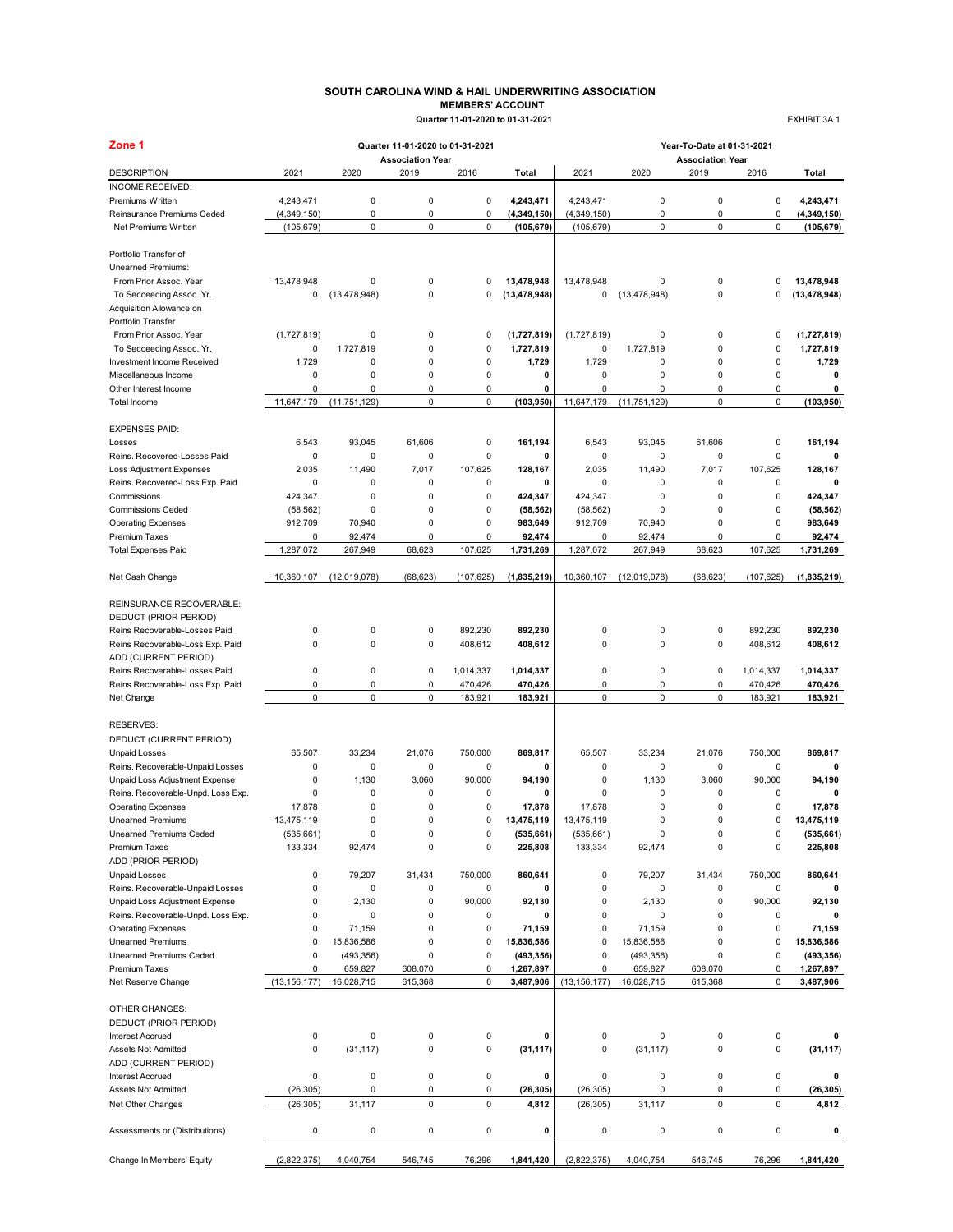### **SOUTH CAROLINA WIND & HAIL UNDERWRITING ASSOCIATION MEMBERS' ACCOUNT Quarter 11-01-2020 to 01-31-2021** EXHIBIT 3A 2

| <b>MEMBERS ACCOUNT</b>           |  |
|----------------------------------|--|
| Quarter 11-01-2020 to 01-31-2021 |  |

| Zone 2                                                   |                      |                  | Quarter 11-01-2020 to 01-31-2021 |                |                       | Year-To-Date at 01-31-2021 |             |                                 |             |                       |  |  |
|----------------------------------------------------------|----------------------|------------------|----------------------------------|----------------|-----------------------|----------------------------|-------------|---------------------------------|-------------|-----------------------|--|--|
| <b>DESCRIPTION</b>                                       | 2021                 | 2020             | <b>Association Year</b><br>2019  | 2016           | Total                 | 2021                       | 2020        | <b>Association Year</b><br>2019 | 2016        | Total                 |  |  |
| <b>INCOME RECEIVED:</b>                                  |                      |                  |                                  |                |                       |                            |             |                                 |             |                       |  |  |
| Premiums Written                                         | 1,110,739            | 0                | 0                                | $\pmb{0}$      | 1,110,739             | 1,110,739                  | 0           | 0                               | $\pmb{0}$   | 1,110,739             |  |  |
| Reinsurance Premiums Ceded                               | (1, 174, 190)        | 0                | $\mathsf 0$                      | $\pmb{0}$      | (1, 174, 190)         | (1, 174, 190)              | 0           | 0                               | $\pmb{0}$   | (1, 174, 190)         |  |  |
| Net Premiums Written                                     | (63, 451)            | $\mathbf 0$      | $\pmb{0}$                        | $\mathsf 0$    | (63, 451)             | (63, 451)                  | $\pmb{0}$   | 0                               | $\mathsf 0$ | (63, 451)             |  |  |
| Portfolio Transfer of                                    |                      |                  |                                  |                |                       |                            |             |                                 |             |                       |  |  |
| Unearned Premiums:                                       |                      |                  |                                  |                |                       |                            |             |                                 |             |                       |  |  |
| From Prior Assoc. Year                                   | 3,268,279            | 0                | $\pmb{0}$                        | $\pmb{0}$      | 3,268,279             | 3,268,279                  | 0           | 0                               | 0           | 3,268,279             |  |  |
| To Secceeding Assoc. Yr.                                 | 0                    | (3,268,279)      | 0                                | $\mathbf 0$    | (3, 268, 279)         | 0                          | (3,268,279) | 0                               | 0           | (3, 268, 279)         |  |  |
| Acquisition Allowance on                                 |                      |                  |                                  |                |                       |                            |             |                                 |             |                       |  |  |
| Portfolio Transfer                                       |                      |                  |                                  |                |                       |                            |             |                                 |             |                       |  |  |
| From Prior Assoc. Year                                   | (418, 949)           | 0                | $\pmb{0}$                        | $\pmb{0}$      | (418, 949)            | (418, 949)                 | 0           | 0                               | $\pmb{0}$   | (418, 949)            |  |  |
| To Secceeding Assoc. Yr.                                 | 0                    | 418,949          | $\mathbf 0$                      | $\pmb{0}$      | 418,949               | 0                          | 418.949     | 0                               | $\pmb{0}$   | 418,949               |  |  |
| Investment Income Received                               | 453                  | 0                | $\mathbf 0$                      | $\mathbf 0$    | 453                   | 453                        | 0           | 0                               | $\pmb{0}$   | 453                   |  |  |
| Miscellaneous Income                                     | $\mathsf 0$          | 0                | $\mathbf 0$                      | $\mathbf 0$    | 0                     | $\mathbf 0$                | 0           | 0                               | 0           | $\mathbf 0$           |  |  |
| Other Interest Income                                    | 0                    | 0                | 0                                | 0              | 0                     | 0                          | 0           | 0                               | 0           | 0                     |  |  |
| Total Income                                             | 2,786,332            | (2,849,330)      | $\mathsf 0$                      | $\mathsf 0$    | (62,998)              | 2,786,332                  | (2,849,330) | 0                               | $\pmb{0}$   | (62,998)              |  |  |
| <b>EXPENSES PAID:</b>                                    |                      |                  |                                  |                |                       |                            |             |                                 |             |                       |  |  |
| Losses                                                   | 4,253                | 130.290          | 12,352                           | $\pmb{0}$      | 146,895               | 4,253                      | 130,290     | 12,352                          | $\pmb{0}$   | 146,895               |  |  |
| Reins. Recovered-Losses Paid                             | 0                    | (17, 774)        | (4,058)                          | $\pmb{0}$      | (21, 832)             | 0                          | (17, 774)   | (4,058)                         | 0           | (21, 832)             |  |  |
| Loss Adjustment Expenses                                 | 2,399                | 17,497           | 2,080                            | $\pmb{0}$      | 21,976                | 2,399                      | 17,497      | 2,080                           | 0           | 21,976                |  |  |
| Reins. Recovered-Loss Exp. Paid                          | $\mathbf 0$          | 0                | 0                                | $\mathbf 0$    | 0                     | $\mathbf 0$                | 0           | 0                               | 0           | 0                     |  |  |
| Commissions                                              | 111.074              | 0                | $\pmb{0}$                        | $\pmb{0}$      | 111,074               | 111,074                    | 0           | 0                               | 0           | 111,074               |  |  |
| <b>Commissions Ceded</b>                                 | (26,065)             | $\mathbf 0$      | $\pmb{0}$                        | $\pmb{0}$      | (26,065)              | (26,065)                   | 0           | 0                               | 0           | (26, 065)             |  |  |
| <b>Operating Expenses</b>                                | 238,904              | 17,273           | $\mathbf 0$                      | $\pmb{0}$      | 256,177               | 238,904                    | 17,273      | $\mathbf 0$                     | 0           | 256.177               |  |  |
| <b>Premium Taxes</b>                                     | 0                    | 22,516           | 0                                | 0              | 22,516                | 0                          | 22,516      | 0                               | 0           | 22,516                |  |  |
| <b>Total Expenses Paid</b>                               | 330,565              | 169,802          | 10,374                           | $\mathsf 0$    | 510,741               | 330,565                    | 169,802     | 10,374                          | $\pmb{0}$   | 510,741               |  |  |
| Net Cash Change                                          | 2,455,767            | (3,019,132)      | (10, 374)                        | 0              | (573, 739)            | 2,455,767                  | (3,019,132) | (10, 374)                       | 0           | (573, 739)            |  |  |
|                                                          |                      |                  |                                  |                |                       |                            |             |                                 |             |                       |  |  |
| REINSURANCE RECOVERABLE:                                 |                      |                  |                                  |                |                       |                            |             |                                 |             |                       |  |  |
| DEDUCT (PRIOR PERIOD)                                    |                      |                  |                                  |                |                       |                            |             |                                 |             |                       |  |  |
| Reins Recoverable-Losses Paid                            | 0<br>$\mathbf 0$     | 0                | 0                                | 72,311         | 72,311                | 0                          | 0           | 0                               | 72,311      | 72,311                |  |  |
| Reins Recoverable-Loss Exp. Paid<br>ADD (CURRENT PERIOD) | $\mathsf 0$          | $\mathbf 0$<br>0 | $\pmb{0}$<br>$\pmb{0}$           | 31,929<br>0    | 31,929                | 0                          | 0           | 0                               | 31,929      | 31,929                |  |  |
| Reins Recoverable-Losses Paid                            | 0                    | 1,590            | $\pmb{0}$                        | 68,097         | 69,687                | $\mathsf 0$                | 1,590       | 0                               | 68,097      | 69,687                |  |  |
| Reins Recoverable-Loss Exp. Paid                         | $\mathbf 0$          | 1,455            | 0                                | 42,937         | 44,392                | 0                          | 1,455       | 0                               | 42,937      | 44,392                |  |  |
| Net Change                                               | $\mathbf 0$          | 3,045            | $\mathbf 0$                      | 6,794          | 9,839                 | $\mathbf 0$                | 3,045       | 0                               | 6,794       | 9,839                 |  |  |
|                                                          |                      |                  |                                  |                |                       |                            |             |                                 |             |                       |  |  |
| <b>RESERVES:</b>                                         |                      |                  |                                  |                |                       |                            |             |                                 |             |                       |  |  |
| DEDUCT (CURRENT PERIOD)                                  |                      |                  |                                  |                |                       |                            |             |                                 |             |                       |  |  |
| <b>Unpaid Losses</b>                                     | 35,093               | 35,666           | 0                                | $\pmb{0}$      | 70,759                | 35,093                     | 35,666      | 0                               | $\pmb{0}$   | 70,759                |  |  |
| Reins. Recoverable-Unpaid Losses                         | (3,000)              | $\mathbf 0$      | $\pmb{0}$                        | $\pmb{0}$      | (3,000)               | (3,000)                    | 0           | 0                               | 0           | (3,000)               |  |  |
| Unpaid Loss Adjustment Expense                           | 660                  | 330              | $\pmb{0}$                        | $\pmb{0}$      | 990                   | 660                        | 330         | 0                               | 0           | 990                   |  |  |
| Reins. Recoverable-Unpd. Loss Exp.                       | 0                    | 0                | $\pmb{0}$                        | $\mathbf 0$    | 0                     | $\mathsf 0$                | 0           | $\mathbf 0$                     | $\pmb{0}$   | 0                     |  |  |
| <b>Operating Expenses</b>                                | 4,335                | 0                | $\mathbf 0$                      | 0              | 4,335                 | 4,335                      | 0           | $\mathbf 0$                     | $\pmb{0}$   | 4,335                 |  |  |
| <b>Unearned Premiums</b>                                 | 3,272,108            | $\mathbf 0$      | 0                                | 0              | 3,272,108             | 3.272.108                  | 0           | $\mathbf 0$                     | 0           | 3,272,108             |  |  |
| Unearned Premiums Ceded<br>Premium Taxes                 | (316, 528)<br>34,900 | 0                | 0<br>0                           | 0<br>$\pmb{0}$ | (316, 528)<br>487,865 | (316, 528)                 | 452,965     | 0<br>0                          | 0<br>0      | (316, 528)<br>487,865 |  |  |
| ADD (PRIOR PERIOD)                                       |                      | 452,965          |                                  |                |                       | 34,900                     |             |                                 |             |                       |  |  |
| <b>Unpaid Losses</b>                                     | 0                    | 58,093           | 21,566                           | $\pmb{0}$      | 79,659                | $\pmb{0}$                  | 58,093      | 21,566                          | 0           | 79,659                |  |  |
| Reins. Recoverable-Unpaid Losses                         | 0                    | (3,000)          | $\pmb{0}$                        | $\pmb{0}$      | (3,000)               | 0                          | (3,000)     | 0                               | 0           | (3,000)               |  |  |
| Unpaid Loss Adjustment Expense                           | 0                    | 1,650            | 1,000                            | 0              | 2,650                 | $\pmb{0}$                  | 1,650       | 1,000                           | 0           | 2,650                 |  |  |
| Reins. Recoverable-Unpd. Loss Exp.                       | 0                    | 0                | 0                                | $\pmb{0}$      | 0                     | $\pmb{0}$                  | 0           | 0                               | 0           | 0                     |  |  |
| <b>Operating Expenses</b>                                | 0                    | 17,054           | 0                                | $\pmb{0}$      | 17,054                | 0                          | 17,054      | 0                               | $\pmb{0}$   | 17,054                |  |  |
| <b>Unearned Premiums</b>                                 | 0                    | 3,789,507        | $\pmb{0}$                        | $\pmb{0}$      | 3,789,507             | $\mathsf 0$                | 3,789,507   | 0                               | $\pmb{0}$   | 3,789,507             |  |  |
| Unearned Premiums Ceded                                  | 0                    | (388, 346)       | $\mathsf{O}\xspace$              | $\pmb{0}$      | (388, 346)            | $\pmb{0}$                  | (388, 346)  | 0                               | $\pmb{0}$   | (388, 346)            |  |  |
| Premium Taxes                                            | $\mathbf 0$          | 160,662          | (608, 070)                       | 0              | (447, 408)            | $\mathbf 0$                | 160,662     | (608, 070)                      | 0           | (447, 408)            |  |  |
| Net Reserve Change                                       | (3,027,568)          | 3,146,659        | (585, 504)                       | $\pmb{0}$      | (466, 413)            | (3,027,568)                | 3,146,659   | (585, 504)                      | $\pmb{0}$   | (466, 413)            |  |  |
|                                                          |                      |                  |                                  |                |                       |                            |             |                                 |             |                       |  |  |
| OTHER CHANGES:                                           |                      |                  |                                  |                |                       |                            |             |                                 |             |                       |  |  |
| DEDUCT (PRIOR PERIOD)<br><b>Interest Accrued</b>         | 0                    | 0                | 0                                | $\pmb{0}$      | 0                     | $\pmb{0}$                  | 0           | 0                               | 0           | 0                     |  |  |
| Assets Not Admitted                                      | 0                    | (7, 577)         | $\mathsf 0$                      | $\pmb{0}$      | (7, 577)              | 0                          | (7, 577)    | 0                               | $\pmb{0}$   |                       |  |  |
| ADD (CURRENT PERIOD)                                     |                      |                  |                                  |                |                       |                            |             |                                 |             | (7, 577)              |  |  |
| <b>Interest Accrued</b>                                  | 0                    | 0                | 0                                | 0              | 0                     | 0                          | 0           | 0                               | $\pmb{0}$   | 0                     |  |  |
| Assets Not Admitted                                      | (6, 885)             | 0                | 0                                | 0              | (6, 885)              | (6, 885)                   | 0           | 0                               | 0           | (6, 885)              |  |  |
| Net Other Changes                                        | (6, 885)             | 7,577            | 0                                | 0              | 692                   | (6, 885)                   | 7,577       | 0                               | 0           | 692                   |  |  |
|                                                          |                      |                  |                                  |                |                       |                            |             |                                 |             |                       |  |  |
| Assessments or (Distributions)                           | 0                    | 0                | 0                                | 0              | 0                     | 0                          | 0           | 0                               | 0           | 0                     |  |  |
| Change In Members' Equity                                | (578, 686)           | 138,149          | (595, 878)                       | 6,794          | (1,029,621)           | (578, 686)                 | 138,149     | (595, 878)                      | 6,794       | (1,029,621)           |  |  |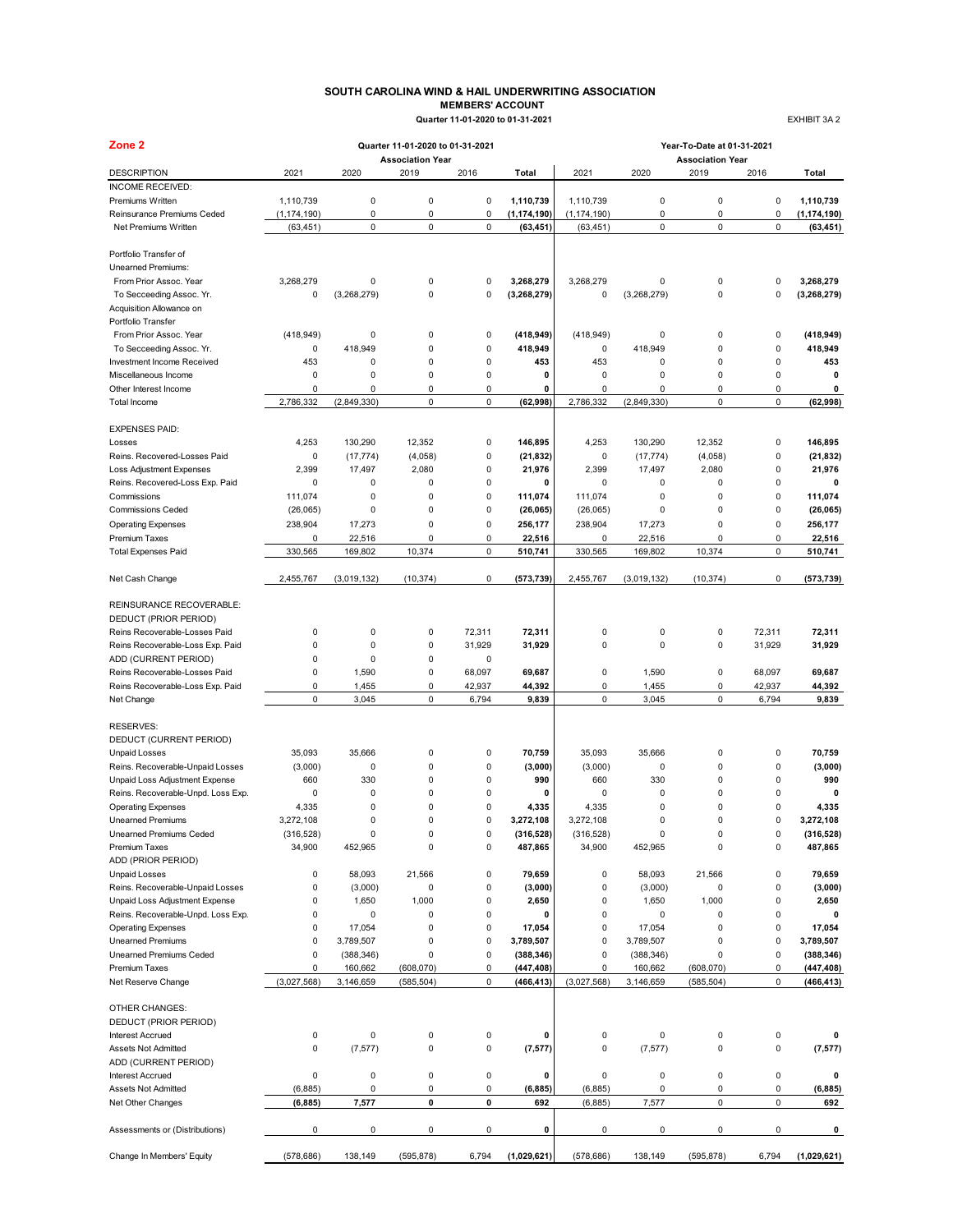## **SOUTH CAROLINA WIND & HAIL UNDERWRITING ASSOCIATION MEMBERS' ACCOUNT FOR UNSETTLED YEARS INCEPTION TO ASSOCIATION QUARTER ENDED JANUARY 31, 2021**

## **Combined Zones** EXHIBIT 3B **DESCRIPTION 2021 2020 2019 2016 Total** INCOME RECEIVED: Premiums Written 5,354,210 32,829,220 36,796,841 59,233,264 134,213,535 Reinsurance Premiums Ceded  $-5,523,340$   $-23,344,433$   $-26,352,495$   $-52,050,124$   $-107,270,392$ Net Premiums Written -169,130 9,484,787 10,444,346 7,183,140 26,943,143 Portfolio Transfer of Unearned Premiums: From Prior Assoc. Year 16,747,227 18,495,373 20,703,890 35,908,182 91,854,672 To Succeeding Assoc. Yr. 0 -16,747,227 -18,495,373 -29,062,067 -64,304,667 Acquisition Allowance on Portfolio Transfer From Prior Assoc. Year -2,146,768 -2,505,830 -2,925,804 -4,560,694 -12,139,096 To Secceeding Assoc. Yr. 0 2,146,768 2,505,830 3,920,839 8,573,437 Investment Income Received 2,182 53,167 150,268 31,947 237,564 Miscellaneous Income 0 0 0 0 0 Other Interest Income 0 0 0 0 0 Total Income 14,433,511 10,927,038 12,383,157 13,421,347 51,165,053 EXPENSES PAID: Losses 10,796 1,355,606 1,028,826 17,224,219 19,619,447 Reins. Recovered-Losses Paid  $0$  -35,338 -89,153 -10,830,435 -10,954,926 Loss Adjustment Expenses 4,434 148,612 419,992 8,492,078 9,065,116 Reins. Recovered-Loss Exp. Paid  $0$  -5,595 -13,915 -3,410,766 -3,430,276 Commissions 535,421 3,282,922 3,679,684 5,923,326 13,421,353 Commissions Ceded -84,627 -508,877 -650,356 -952,664 -2,196,524 Operating Expenses 1,151,613 4,674,440 5,597,218 4,109,677 15,532,948 Premium Taxes 0 344,970 1,021,389 1,829,105 3,195,464 Total Expenses Paid 1,617,637 9,256,740 10,993,685 22,384,540 44,252,602 Net Cash Change 12,815,874 1,670,298 1,389,472 -8,963,193 6,912,451 REINSURANCE RECOVERABLE: ADD (CURRENT PERIOD) Reins Recoverable-Losses Paid 0 1,590 0 1,082,434 1,084,024 Reins Recoverable-Loss Exp. Paid 0 1,455 0 513,363 514,818 Net Change 12,815,874 1,673,343 1,389,472 -7,367,396 8,511,293 RESERVES: DEDUCT (CURRENT PERIOD) Unpaid Losses 100,600 68,900 21,076 750,000 940,576 Reins. Recoverable-Unpaid Losses -3,000 0 0 0 -3,000<br>
Unpaid Loss Adjustment Expense 660 1.460 3.060 90.000 95.180 Unpaid Loss Adjustment Expense 660 1,460 3,060 90,000 95,180 Reins. Recoverable-Unpd. Loss Exp.  $\begin{array}{ccccccc} 0 & 0 & 0 & 0 & 0 \end{array}$ Operating Expenses<br>
Unearned Premiums<br>
Unearned Premiums<br>  $16,747,227$ <br>  $0$   $0$   $0$   $0$   $0$   $16,747,227$ Unearned Premiums 16,747,227 0 0 0 16,747,227 Unearned Premiums Ceded Premium Taxes 200 168,234 545,439 0 0 713,673 Total Reserves 16,183,745 615,799 24,136 840,000 17,663,680 OTHER CHANGES: Interest Accrued 0 0 0 0 0 Assets Not Admitted **-33,190** 0 0 0 -33,190 Total Other Changes **199 1 -33,190** 0 0 0 -33,190  $\Omega$ Assessments or (Distributions)  $0$  0 0 0 8,000,000 8,000,000

Net Members' Equity  $-3,401,061$   $1,057,544$   $1,365,336$   $-207,396$   $-1,185,577$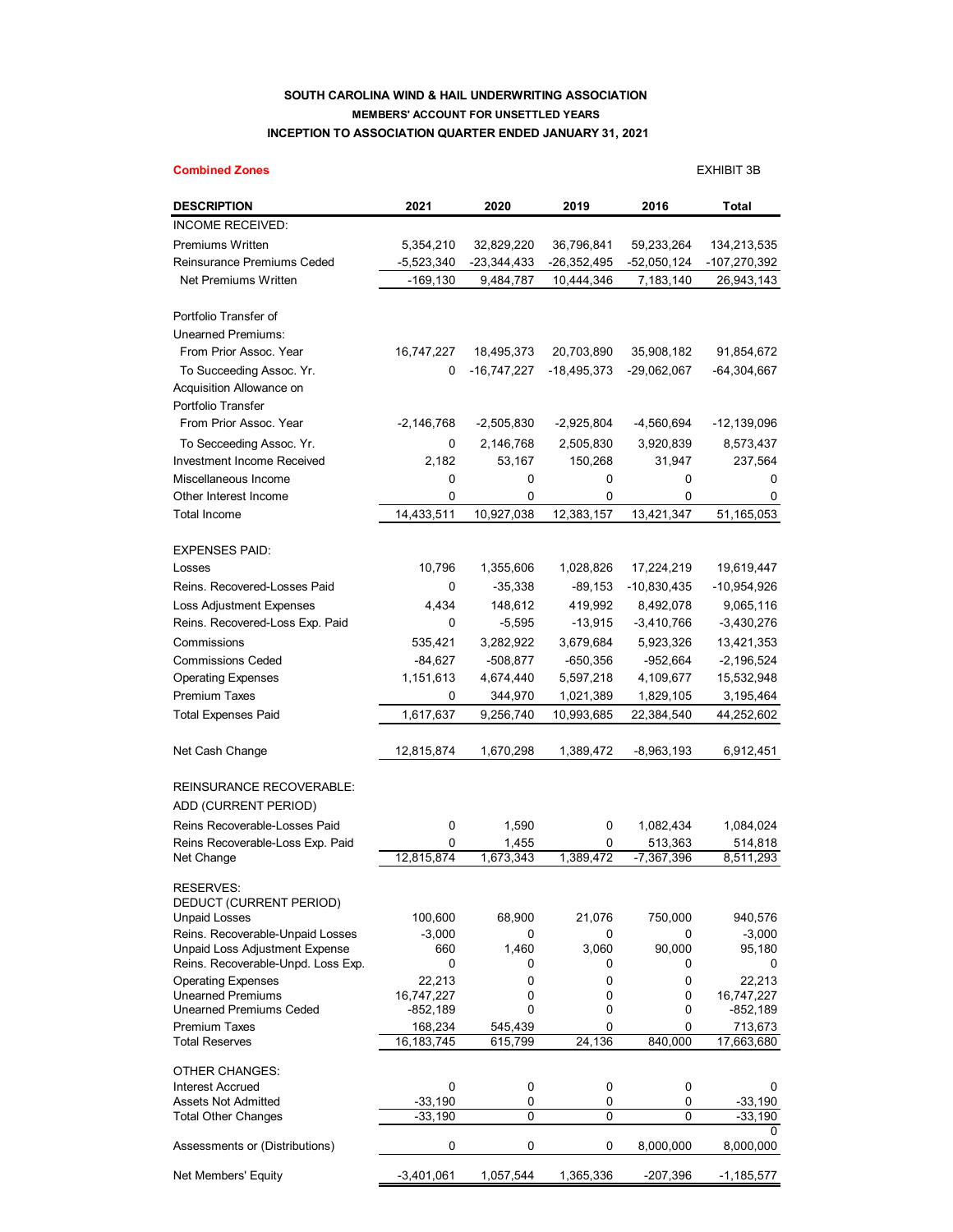## **SOUTH CAROLINA WIND & HAIL UNDERWRITING ASSOCIATION MEMBERS' ACCOUNT FOR UNSETTLED YEARS INCEPTION TO ASSOCIATION QUARTER ENDED JANUARY 31, 2021**

**Zone 1** EXHIBIT 3B1

| <b>DESCRIPTION</b>                                 | 2021         | 2020          | 2019          | 2016            | <b>Total</b>    |
|----------------------------------------------------|--------------|---------------|---------------|-----------------|-----------------|
| <b>INCOME RECEIVED:</b>                            |              |               |               |                 |                 |
| Premiums Written                                   | 4,243,471    | 26,400,858    | 29,290,285    | 47,609,814      | 107,544,428     |
| Reinsurance Premiums Ceded                         | $-4,349,150$ | $-18,353,791$ | $-20,367,420$ | -40,602,668     | -83,673,029     |
| Net Premiums Written                               | $-105,679$   | 8,047,067     | 8,922,866     | 7,007,146       | 23,871,400      |
|                                                    |              |               |               |                 |                 |
| Portfolio Transfer of                              |              |               |               |                 |                 |
| <b>Unearned Premiums:</b>                          |              |               |               |                 |                 |
| From Prior Assoc. Year                             | 13,478,948   | 14,743,207    | 16,360,080    | 28,897,651      | 73,479,886      |
| To Succeeding Assoc. Yr.                           | 0            | $-13,478,948$ | $-14,743,207$ | $-23,238,837$   | $-51,460,992$   |
| Acquisition Allowance on                           |              |               |               |                 |                 |
| Portfolio Transfer                                 |              |               |               |                 |                 |
| From Prior Assoc. Year                             | $-1,727,819$ | $-1,997,471$  | $-2,320,110$  | $-3,670,287$    | $-9,715,687$    |
| To Secceeding Assoc. Yr.                           | 0            | 1,727,819     | 1,997,471     | 3,135,212       | 6,860,502       |
| Investment Income Received<br>Miscellaneous Income | 1,729        | 42,756<br>0   | 119,613<br>0  | 25,678<br>0     | 189,776<br>0    |
| Other Interest Income                              | 0<br>0       | 0             | 0             | 0               | 0               |
| <b>Total Income</b>                                | 11,647,179   | 9,084,430     | 10,336,713    | 12,156,563      | 43,224,885      |
|                                                    |              |               |               |                 |                 |
| <b>EXPENSES PAID:</b>                              |              |               |               |                 |                 |
| Losses                                             | 6,543        | 1,060,517     | 679,116       | 16,016,690      | 17,762,866      |
| Reins, Recovered-Losses Paid                       | 0            | 0             | $-23,863$     | $-10, 143, 877$ | $-10, 167, 740$ |
| Loss Adjustment Expenses                           | 2,035        | 102,896       | 267,198       | 7,837,536       | 8,209,665       |
| Reins. Recovered-Loss Exp. Paid                    | 0            | 0             | 0             | $-2,498,257$    | $-2,498,257$    |
| Commissions                                        | 424,347      | 2,640,086     | 2,929,028     | 4,760,981       | 10,754,442      |
| <b>Commissions Ceded</b>                           | $-58,562$    | $-283,378$    | $-334,933$    | $-507,593$      | $-1,184,466$    |
| <b>Operating Expenses</b>                          | 912,709      | 3,759,128     | 4,455,386     | 3,303,228       | 12,430,451      |
| Premium Taxes                                      | 0            | 277,991       | 814,200       | 1,470,177       | 2,562,368       |
| <b>Total Expenses Paid</b>                         | 1,287,072    | 7,557,240     | 8,786,132     | 20,238,885      | 37,869,329      |
| Net Cash Change                                    | 10,360,107   | 1,527,190     | 1,550,581     | $-8,082,322$    | 5,355,556       |
|                                                    |              |               |               |                 |                 |
| <b>REINSURANCE RECOVERABLE:</b>                    |              |               |               |                 |                 |
| ADD (CURRENT PERIOD)                               |              |               |               |                 |                 |
| Reins Recoverable-Losses Paid                      | 0            | 0             | 0             | 1,014,337       | 1,014,337       |
| Reins Recoverable-Loss Exp. Paid                   | 0            | 0             | 0             | 470,426         | 470,426         |
| Net Change                                         | 10,360,107   | 1,527,190     | 1,550,581     | $-6,597,559$    | 6,840,319       |
| <b>RESERVES:</b>                                   |              |               |               |                 |                 |
| DEDUCT (CURRENT PERIOD)                            | 0            | 0             | 0             | 0               | 0               |
| <b>Unpaid Losses</b>                               | 65,507       | 33,234        | 21,076        | 750,000         | 869,817         |
| Reins. Recoverable-Unpaid Losses                   | 0            | 0             | 0             | 0               | 0               |
| Unpaid Loss Adjustment Expense                     | 0            | 1,130         | 3,060         | 90,000          | 94,190          |
| Reins. Recoverable-Unpd. Loss Exp.                 | 0            | 0             | 0             | 0               |                 |
| <b>Operating Expenses</b>                          | 17,878       | 0             | 0             | 0               | 17,878          |
| <b>Unearned Premiums</b>                           | 13,475,119   | 0             | 0             | 0               | 13,475,119      |
| <b>Unearned Premiums Ceded</b>                     | $-535,661$   | $\mathbf 0$   | 0             | 0               | $-535,661$      |
| <b>Premium Taxes</b>                               | 133,334      | 92,474        | 0             | 0               | 225,808         |
| <b>Total Reserves</b>                              | 13,156,177   | 126,838       | 24,136        | 840,000         | 14, 147, 151    |
|                                                    |              |               |               |                 |                 |
| <b>OTHER CHANGES:</b>                              |              |               |               |                 |                 |
| <b>Interest Accrued</b>                            | $\pmb{0}$    | 0             | 0             | 0               | 0               |
| <b>Assets Not Admitted</b>                         | $-26,305$    | 0             | 0             | 0               | $-26,305$       |
| <b>Total Other Changes</b>                         | $-26,305$    | 0             | 0             | 0               | $-26,305$       |
| Assessments or (Distributions)                     | 0            | 0             | 0             | 6,550,225       | 6,550,225       |
| Net Members' Equity                                | $-2,822,375$ | 1,400,352     | 1,526,445     | -887,334        | -782,912        |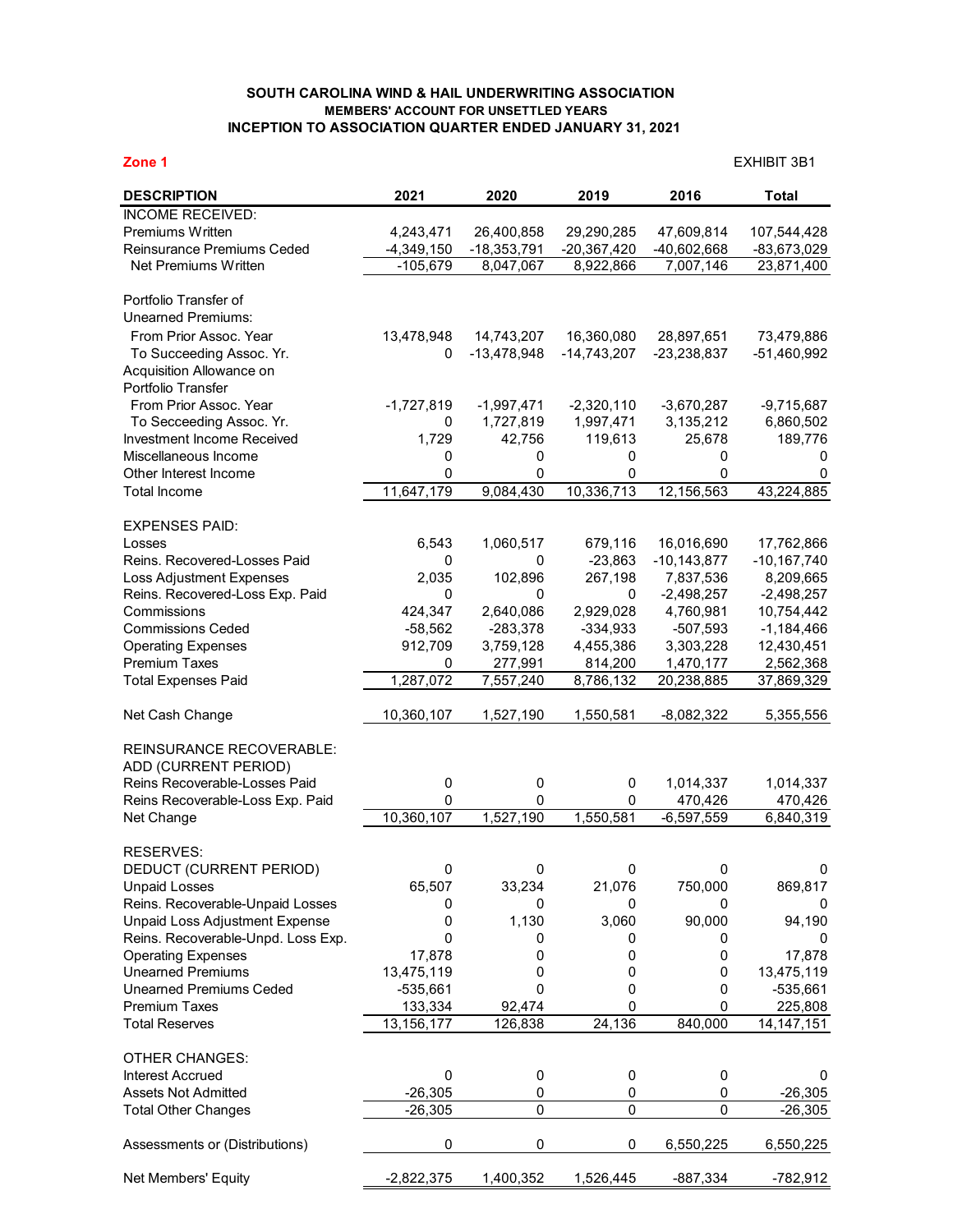## **SOUTH CAROLINA WIND & HAIL UNDERWRITING ASSOCIATION MEMBERS' ACCOUNT FOR UNSETTLED YEARS INCEPTION TO ASSOCIATION QUARTER ENDED JANUARY 31, 2021**

**Zone 2** EXHIBIT 3B2

| <b>DESCRIPTION</b>                                   | 2021         | 2020               | 2019         | 2016             | Total         |
|------------------------------------------------------|--------------|--------------------|--------------|------------------|---------------|
| <b>INCOME RECEIVED:</b>                              |              |                    |              |                  |               |
| <b>Premiums Written</b>                              | 1,110,739    | 6,428,362          | 7,506,556    | 11,623,450       | 26,669,107    |
| Reinsurance Premiums Ceded                           | $-1,174,190$ | $-4,990,642$       | $-5,985,075$ | $-11,447,456$    | $-23,597,363$ |
| Net Premiums Written                                 | $-63,451$    | 1,437,720          | 1,521,480    | 175,994          | 3,071,743     |
|                                                      |              |                    |              |                  |               |
| Portfolio Transfer of                                |              |                    |              |                  |               |
| <b>Unearned Premiums:</b>                            |              |                    |              |                  |               |
| From Prior Assoc. Year                               | 3,268,279    | 3,752,166          | 4,343,810    | 7,010,531        | 18,374,786    |
| To Succeeding Assoc. Yr.<br>Acquisition Allowance on | 0            | $-3,268,279$       | $-3,752,166$ | $-5,823,230$     | $-12,843,675$ |
| Portfolio Transfer                                   |              |                    |              |                  |               |
| From Prior Assoc. Year                               | -418,949     | $-508,359$         | $-605,694$   | $-890,407$       | $-2,423,409$  |
| To Secceeding Assoc. Yr.                             | 0            | 418,949            | 508,359      | 785,627          | 1,712,935     |
| Investment Income Received                           | 453          | 10,411             | 30,655       | 6,269            | 47,788        |
| Miscellaneous Income                                 | 0            | 0                  | 0            | 0                | 0             |
| Other Interest Income                                | 0            | 0                  | 0            | 0                | 0             |
| <b>Total Income</b>                                  | 2,786,332    | 1,842,608          | 2,046,444    | 1,264,784        | 7,940,168     |
|                                                      |              |                    |              |                  |               |
| <b>EXPENSES PAID:</b>                                |              |                    |              |                  |               |
| Losses                                               | 4,253        | 295,089            | 349,710      | 1,207,529        | 1,856,581     |
| Reins. Recovered-Losses Paid                         | 0            | $-35,338$          | $-65,290$    | $-686,558$       | $-787,186$    |
| Loss Adjustment Expenses                             | 2,399        | 45,716             | 152,794      | 654,543          | 855,452       |
| Reins. Recovered-Loss Exp. Paid                      | 0            | $-5,595$           | $-13,915$    | $-912,509$       | $-932,019$    |
| Commissions                                          | 111,074      | 642,836            | 750,656      | 1,162,345        | 2,666,911     |
| <b>Commissions Ceded</b>                             | $-26,065$    | $-225,499$         | $-315,423$   | $-445,071$       | $-1,012,058$  |
| <b>Operating Expenses</b>                            | 238,904      | 915,312            | 1,141,832    | 806,449          | 3,102,497     |
| <b>Premium Taxes</b>                                 | 0            | 66,979             | 207,189      | 358,928          | 633,096       |
| <b>Total Expenses Paid</b>                           | 330,565      | 1,699,500          | 2,207,553    | 2,145,655        | 6,383,273     |
| Net Cash Change                                      | 2,455,767    | 143,108            | $-161,109$   | $-880, 871$      | 1,556,895     |
| REINSURANCE RECOVERABLE:                             |              |                    |              |                  |               |
| ADD (CURRENT PERIOD)                                 |              |                    |              |                  |               |
| Reins Recoverable-Losses Paid                        | 0            | 1,590              | 0            | 68,097           | 69,687        |
| Reins Recoverable-Loss Exp. Paid                     | $\mathbf 0$  | 1,455              | 0            | 42,937           | 44,392        |
| Net Change                                           | 2,455,767    | 146,153            | $-161,109$   | $-769,837$       | 1,670,974     |
|                                                      |              |                    |              |                  |               |
| <b>RESERVES:</b>                                     |              |                    |              |                  |               |
| DEDUCT (CURRENT PERIOD)                              |              |                    |              |                  |               |
| <b>Unpaid Losses</b>                                 | 35,093       | 35,666             | 0            | 0                | 70,759        |
| Reins. Recoverable-Unpaid Losses                     | $-3,000$     | 0                  | 0            | 0                | $-3,000$      |
| Unpaid Loss Adjustment Expense                       | 660          | 330                | 0            | 0                | 990           |
| Reins. Recoverable-Unpd. Loss Exp.                   | 0            | 0                  | 0            | 0                | 0             |
| <b>Operating Expenses</b>                            | 4,335        | 0                  | 0            | 0                | 4,335         |
| <b>Unearned Premiums</b>                             | 3,272,108    | 0                  | 0            | 0                | 3,272,108     |
| <b>Unearned Premiums Ceded</b>                       | $-316,528$   | 0                  | 0            | 0                | $-316,528$    |
| Premium Taxes                                        | 34,900       | 452,965<br>488,961 | 0<br>0       | 0<br>$\mathbf 0$ | 487,865       |
| <b>Total Reserves</b>                                | 3,027,568    |                    |              |                  | 3,516,529     |
| <b>OTHER CHANGES:</b>                                |              |                    |              |                  |               |
| <b>Interest Accrued</b>                              | 0            | $\mathbf 0$        | 0            | 0                | 0             |
| <b>Assets Not Admitted</b>                           | $-6,885$     | 0                  | 0            | 0                | $-6,885$      |
| <b>Total Other Changes</b>                           | $-6,885$     | $\pmb{0}$          | 0            | 0                | $-6,885$      |
|                                                      |              |                    |              |                  | 0             |
| Assessments or (Distributions)                       | 0            | 0                  | 0            | 1,449,775        | 1,449,775     |
| Net Members' Equity                                  | -578,686     | $-342,808$         | $-161,109$   | 679,938          | $-402,665$    |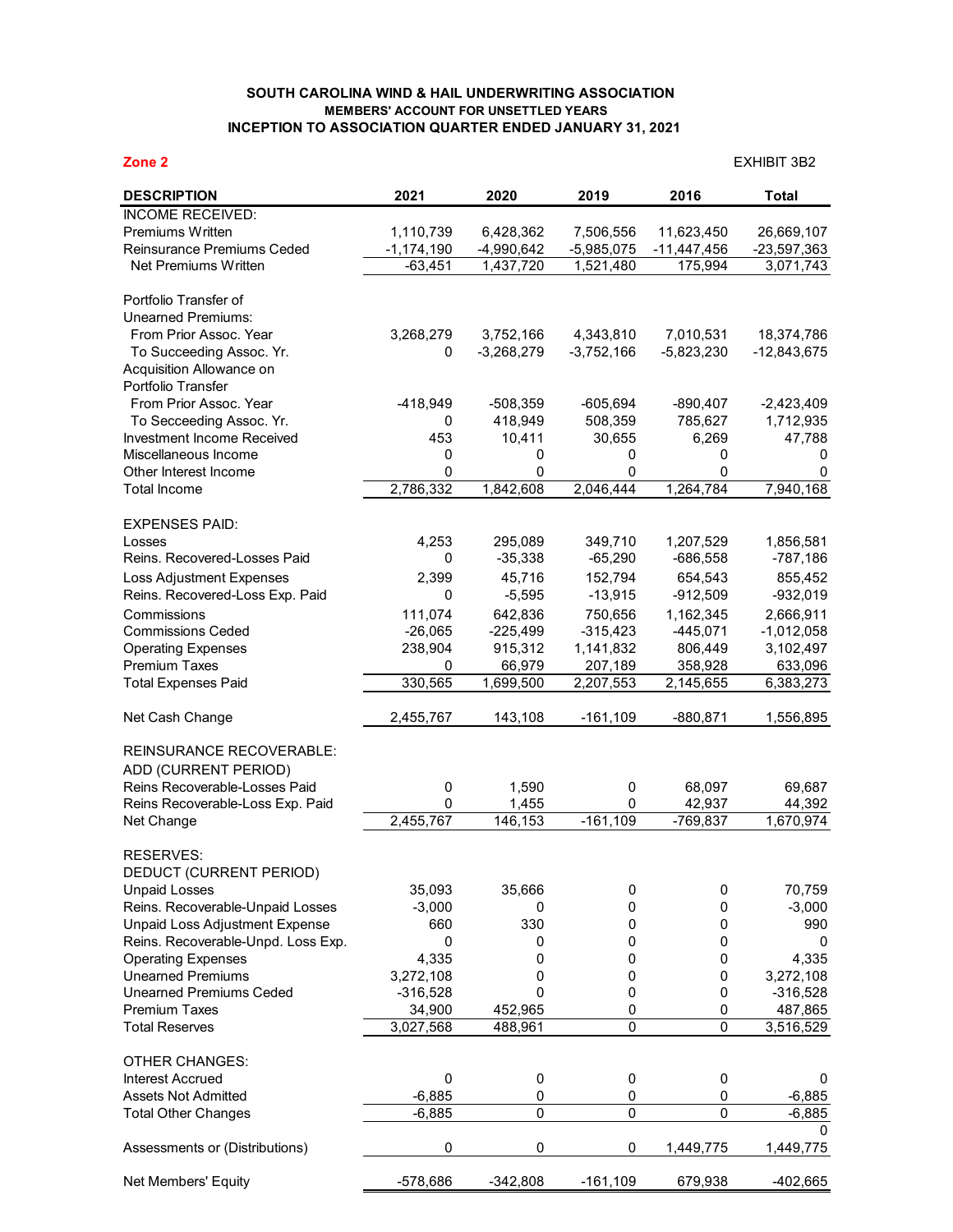# **SOUTH CAROLINA WIND & HAIL UNDERWRITING ASSOCIATION STATISTICAL REPORT OF PREMIUMS QUARTER ENDED JANUARY 31, 2021**

**EXHIBIT 4A**

| <b>DESCRIPTION</b>                              | <b>QUARTER</b><br>11-01-2020<br>01-31-2021 | <b>YEAR-TO-DATE</b><br>11-01-2020<br>01-31-2021 |
|-------------------------------------------------|--------------------------------------------|-------------------------------------------------|
| <b>PREMIUMS WRITTEN:</b>                        |                                            |                                                 |
| Allied Lines (Windstorm & Hail)                 | 5,354,210                                  | 5,354,210                                       |
| <b>Reinsurance Premium Ceded</b>                | (5, 523, 340)                              | (5,523,340)                                     |
| <b>Net Premiums Written</b>                     | (169, 130)                                 | (169, 130)                                      |
| <b>UNEARNED PREMIUMS (PRIOR PERIOD):</b>        |                                            |                                                 |
| Allied Lines (Windstorm & Hail)                 | 18,669,902                                 | 18,669,902                                      |
| Advance Premiums (On Policies Not Yet In Force) | 956,191                                    | 956,191                                         |
| <b>Reinsurance Premium Ceded</b>                | (881, 702)                                 | (881, 702)                                      |
| <b>Net Prior Unearned</b>                       | 18,744,391                                 | 18,744,391                                      |
| <b>UNEARNED PREMIUMS (CURRENT PERIOD):</b>      |                                            |                                                 |
| Allied Lines (Windstorm & Hail)                 | 16,008,479                                 | 16,008,479                                      |
| Advance Premiums (On Policies Not Yet In Force) | 738,748                                    | 738,748                                         |
| <b>Reinsurance Premium Ceded</b>                | (852, 189)                                 | (852, 189)                                      |
| <b>Net Current Unearned</b>                     | 15,895,038                                 | 15,895,038                                      |
| <b>EARNED PREMIUMS</b>                          |                                            |                                                 |
| Allied Lines (Windstorm & Hail)                 | 2,680,223                                  | 2,680,223                                       |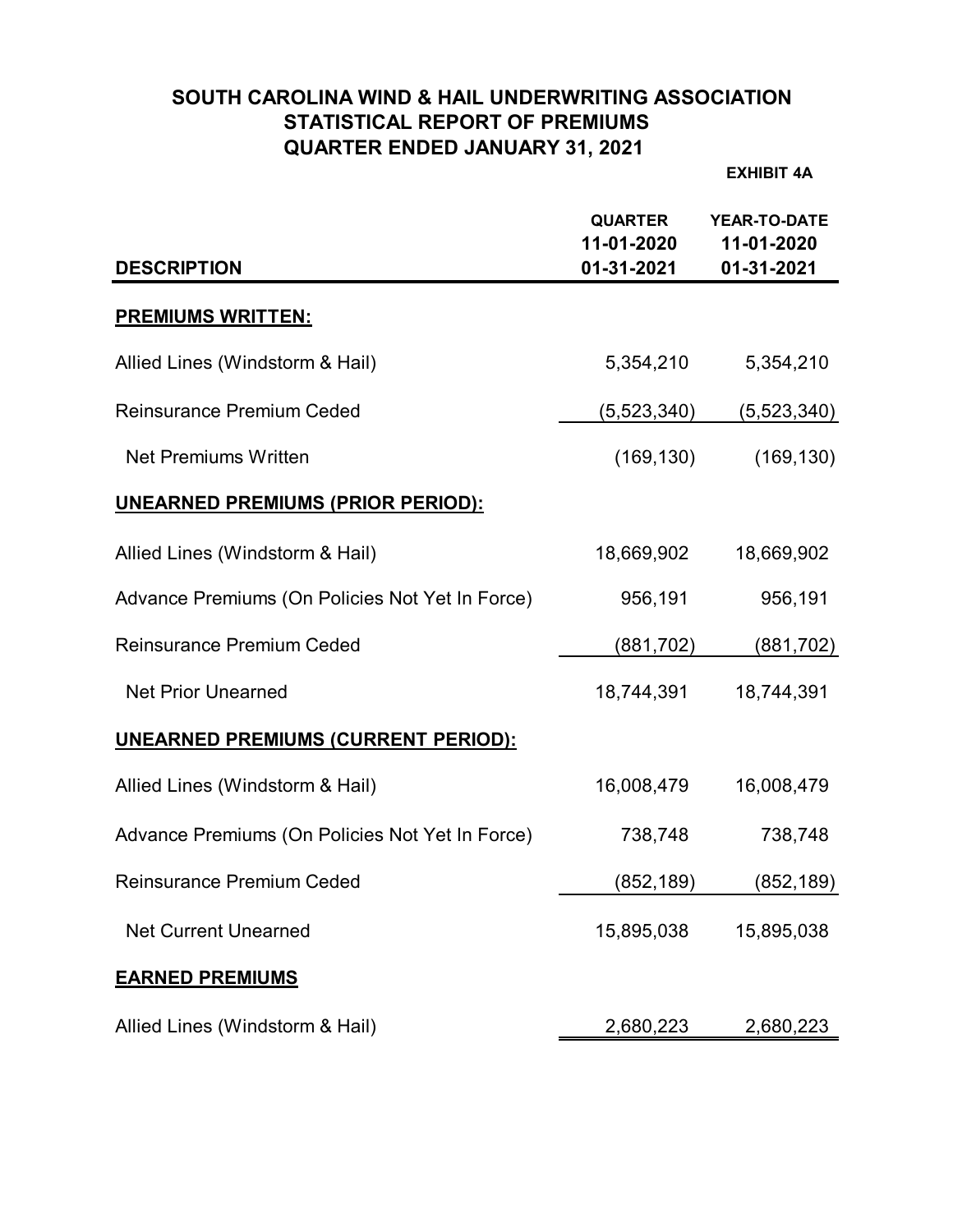## **SOUTH CAROLINA WIND & HAIL UNDERWRITING ASSOCIATION STATISTICAL REPORT OF LOSSES QUARTER ENDED JANUARY 31, 2021 EXHIBIT 4B**

|                                            |             | Quarter 11-01-2020 to 01-31-2021 |                         |             |             | Year-To-Date 11-01-2020 to 01-31-2021 |           |                         |             |             |  |
|--------------------------------------------|-------------|----------------------------------|-------------------------|-------------|-------------|---------------------------------------|-----------|-------------------------|-------------|-------------|--|
|                                            |             |                                  | <b>Association Year</b> |             |             |                                       |           | <b>Association Year</b> |             |             |  |
|                                            | 2021        | 2020                             | 2019                    | 2016        | Total       | 2021                                  | 2020      | 2019                    | 2016        | Total       |  |
| <b>PAID LOSSES</b>                         |             |                                  |                         |             |             |                                       |           |                         |             |             |  |
| Allied Lines (Windstom & Hail)             | 10,796      | 223,335                          | 73,958                  | 0           | 308,089     | 10,796                                | 223,335   | 73,958                  | 0           | 308,089     |  |
| <b>REINSURANCE RECOVERED</b>               |             |                                  |                         |             |             |                                       |           |                         |             |             |  |
| <b>Reins. Recovered-Paid Losses</b>        | $\mathbf 0$ | (17, 774)                        | (4,058)                 | 0           | (21, 832)   | 0                                     | (17, 774) | (4,058)                 | 0           | (21, 832)   |  |
| <b>REINSURANCE RECOVERABLE:</b>            |             |                                  |                         |             |             |                                       |           |                         |             |             |  |
| (CURRENT PERIOD)                           |             |                                  |                         |             |             |                                       |           |                         |             |             |  |
| <b>Reins. Recoverable-Paid Losses</b>      | 0           | (1,590)                          | 0                       | (1,082,434) | (1,084,024) | 0                                     | (1,590)   | 0                       | (1,082,434) | (1,084,024) |  |
| <b>REINSURANCE RECOVERABLE:</b>            |             |                                  |                         |             |             |                                       |           |                         |             |             |  |
| (PRIOR PERIOD)                             |             |                                  |                         |             |             |                                       |           |                         |             |             |  |
| <b>Reins. Recoverable-Paid Losses</b>      | 0           | 0                                | $\mathbf 0$             | 964,541     | 964,541     | 0                                     | $\Omega$  | $\Omega$                | 964,541     | 964,541     |  |
| <b>Total Paid Loss Net of Reinsurance</b>  | 10,796      | 203,971                          | 69,900                  | (117, 893)  | 166,774     | 10,796                                | 203,971   | 69,900                  | (117, 893)  | 166,774     |  |
| <b>OUTSTANDING LOSSES (CURRENT PERIOD)</b> |             |                                  |                         |             |             |                                       |           |                         |             |             |  |
| Allied Lines (Windstorm & Hail)            | 600         | 18,900                           | 21,076                  | 250,000     | 290,576     | 600                                   | 18,900    | 21,076                  | 250,000     | 290,576     |  |
| <b>REINSURANCE RECOVERABLE:</b>            |             |                                  |                         |             |             |                                       |           |                         |             |             |  |
| Reins. Recoverable-Unpaid Losses           | (3,000)     | 0                                | 0                       | 0           | (3,000)     | (3,000)                               | 0         | 0                       | 0           | (3,000)     |  |
| Outstanding Losses Net of Reins.           | (2,400)     | 18,900                           | 21,076                  | 250,000     | 287,576     | (2, 400)                              | 18,900    | 21,076                  | 250,000     | 287,576     |  |
| <b>OUTSTANDING LOSSES (PRIOR PERIOD)</b>   |             |                                  |                         |             |             |                                       |           |                         |             |             |  |
| Allied Lines (Windstorm & Hail)            | 0           | 37,300                           | 3,000                   | 250,000     | 290,300     | 0                                     | 37,300    | 3,000                   | 250,000     | 290,300     |  |
| <b>REINSURANCE RECOVERABLE:</b>            |             |                                  |                         |             |             |                                       |           |                         |             |             |  |
| Reins. Recoverable-Unpaid Losses           | 0           | (3,000)                          | $\mathbf 0$             | 0           | (3,000)     | 0                                     | (3,000)   | 0                       | 0           | (3,000)     |  |
| Outstanding Losses Net of Reins.           | 0           | 34,300                           | 3,000                   | 250,000     | 287,300     | 0                                     | 34,300    | 3,000                   | 250,000     | 287,300     |  |
| <b>INCURRED LOSSES:</b>                    |             |                                  |                         |             |             |                                       |           |                         |             |             |  |
| Allied Lines (Windstorm & Hail)            | 108,396     | 138,571                          | 37,976                  | (117, 893)  | 167,050     | 108,396                               | 138,571   | 37,976                  | (117, 893)  | 167,050     |  |
|                                            |             |                                  |                         |             |             |                                       |           |                         |             |             |  |
| <b>IBNR (CURRENT PERIOD)</b>               |             |                                  |                         |             |             |                                       |           |                         |             |             |  |
| Allied Lines (Windstorm & Hail)            | 100,000     | 50,000                           | 0                       | 500,000     | 650,000     | 100,000                               | 50,000    | 0                       | 500,000     | 650,000     |  |
| <b>IBNR (PRIOR PERIOD)</b>                 |             |                                  |                         |             |             |                                       |           |                         |             |             |  |
| Allied Lines (Windstorm & Hail)            | 0           | 100.000                          | 50.000                  | 500.000     | 650.000     | 0                                     | 100.000   | 50.000                  | 500.000     | 650.000     |  |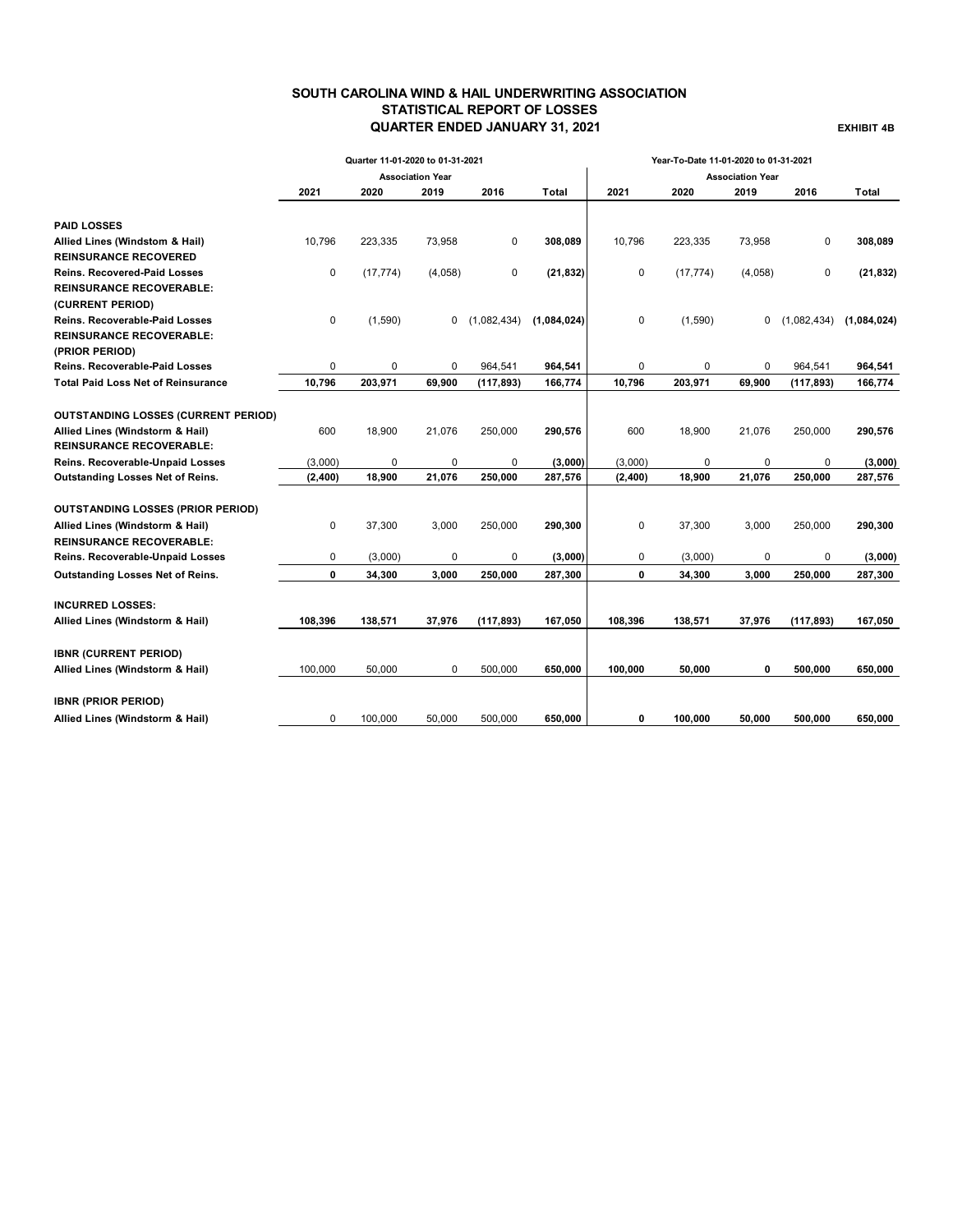### **SOUTH CAROLINA WIND & HAIL UNDERWRITING ASSOCIATION STATISTICAL REPORT OF LOSS ADJUSTMENT EXPENSES QUARTER ENDED JANUARY 31, 2021 EXHIBIT 4C**

|                                                | Quarter 11-01-2020 to 01-31-2021 |          |        |             |                         | Year-To-Date 11-01-2020 to 01-31-2021 |          |             |            |              |
|------------------------------------------------|----------------------------------|----------|--------|-------------|-------------------------|---------------------------------------|----------|-------------|------------|--------------|
|                                                | <b>Association Year</b>          |          |        |             | <b>Association Year</b> |                                       |          |             |            |              |
|                                                | 2021                             | 2020     | 2019   | 2016        | Total                   | 2021                                  | 2020     | 2019        | 2016       | <b>Total</b> |
|                                                |                                  |          |        |             |                         |                                       |          |             |            |              |
| <b>LOSS EXPENSES PAID</b>                      |                                  |          |        |             |                         |                                       |          |             |            |              |
| Allied Lines (Windstom & Hail)                 | 4,434                            | 28,987   | 9,097  | 107,625     | 150,143                 | 4,434                                 | 28,987   | 9,097       | 107,625    | 150,143      |
| <b>REINSURANCE RECOVERED</b>                   |                                  |          |        |             |                         |                                       |          |             |            |              |
| Reins. Recovered-Paid Loss Expense             | 0                                | $\Omega$ | 0      | $\mathbf 0$ | 0                       | $\mathbf 0$                           | 0        | $\mathbf 0$ | $\Omega$   | 0            |
| <b>REINSURANCE RECOVERABLE:</b>                |                                  |          |        |             |                         |                                       |          |             |            |              |
| (CURRENT PERIOD)                               |                                  |          |        |             |                         |                                       |          |             |            |              |
| Reins. Recoverable-Paid Loss Expense           | 0                                | (1, 455) | 0      | (513, 363)  | (514, 818)              | $\mathbf 0$                           | (1, 455) | $\mathbf 0$ | (513, 363) | (514, 818)   |
| <b>REINSURANCE RECOVERABLE:</b>                |                                  |          |        |             |                         |                                       |          |             |            |              |
| (PRIOR PERIOD)                                 |                                  |          |        |             |                         |                                       |          |             |            |              |
| Reins. Recoverable-Paid Loss Expense           | $\Omega$                         | $\Omega$ | 0      | 440,541     | 440,541                 | 0                                     | $\Omega$ | $\Omega$    | 440,541    | 440,541      |
| Total Paid Loss Adj Expense Net of Reinsurance | 4,434                            | 27,532   | 9,097  | 34,803      | 75,866                  | 4,434                                 | 27,532   | 9,097       | 34,803     | 75,866       |
| UNPAID LOSS ADJUSTMENT EXP (CURRENT PERIOD)    |                                  |          |        |             |                         |                                       |          |             |            |              |
| Allied Lines (Windstorm & Hail)                | 660                              | 1,460    | 3,060  | 90,000      | 95,180                  | 660                                   | 1,460    | 3,060       | 90,000     | 95,180       |
| <b>REINSURANCE RECOVERABLE:</b>                |                                  |          |        |             |                         |                                       |          |             |            |              |
| Reins. Recoverable-Unpaid Loss Exp.            | 0                                | 0        | 0      | 0           | 0                       | 0                                     | 0        | $\mathbf 0$ | 0          | 0            |
| Outstanding Loss Expense Net of Reins.         | 660                              | 1,460    | 3,060  | 90,000      | 95,180                  | 660                                   | 1,460    | 3,060       | 90,000     | 95,180       |
| UNPAID LOSS ADJUSTMENT EXP (PRIOR PERIOD)      |                                  |          |        |             |                         |                                       |          |             |            |              |
| Allied Lines (Windstorm & Hail)                | $\mathbf 0$                      | 3,780    | 1,000  | 90,000      | 94,780                  | 0                                     | 3,780    | 1,000       | 90,000     | 94,780       |
| <b>REINSURANCE RECOVERABLE:</b>                |                                  |          |        |             |                         |                                       |          |             |            |              |
| Reins. Recoverable-Unpaid Loss Exp.            | 0                                | 0        | 0      | 0           | 0                       | 0                                     | 0        | 0           | $\Omega$   | 0            |
| Outstanding Loss Expense Net of Reins.         | 0                                | 3,780    | 1.000  | 90,000      | 94,780                  | 0                                     | 3,780    | 1,000       | 90,000     | 94,780       |
| <b>INCURRED LOSS EXPENSES:</b>                 |                                  |          |        |             |                         |                                       |          |             |            |              |
| Allied Lines (Windstorm & Hail)                | 5,094                            | 25,212   | 11,157 | 34,803      | 76,266                  | 5,094                                 | 25,212   | 11,157      | 34,803     | 76,266       |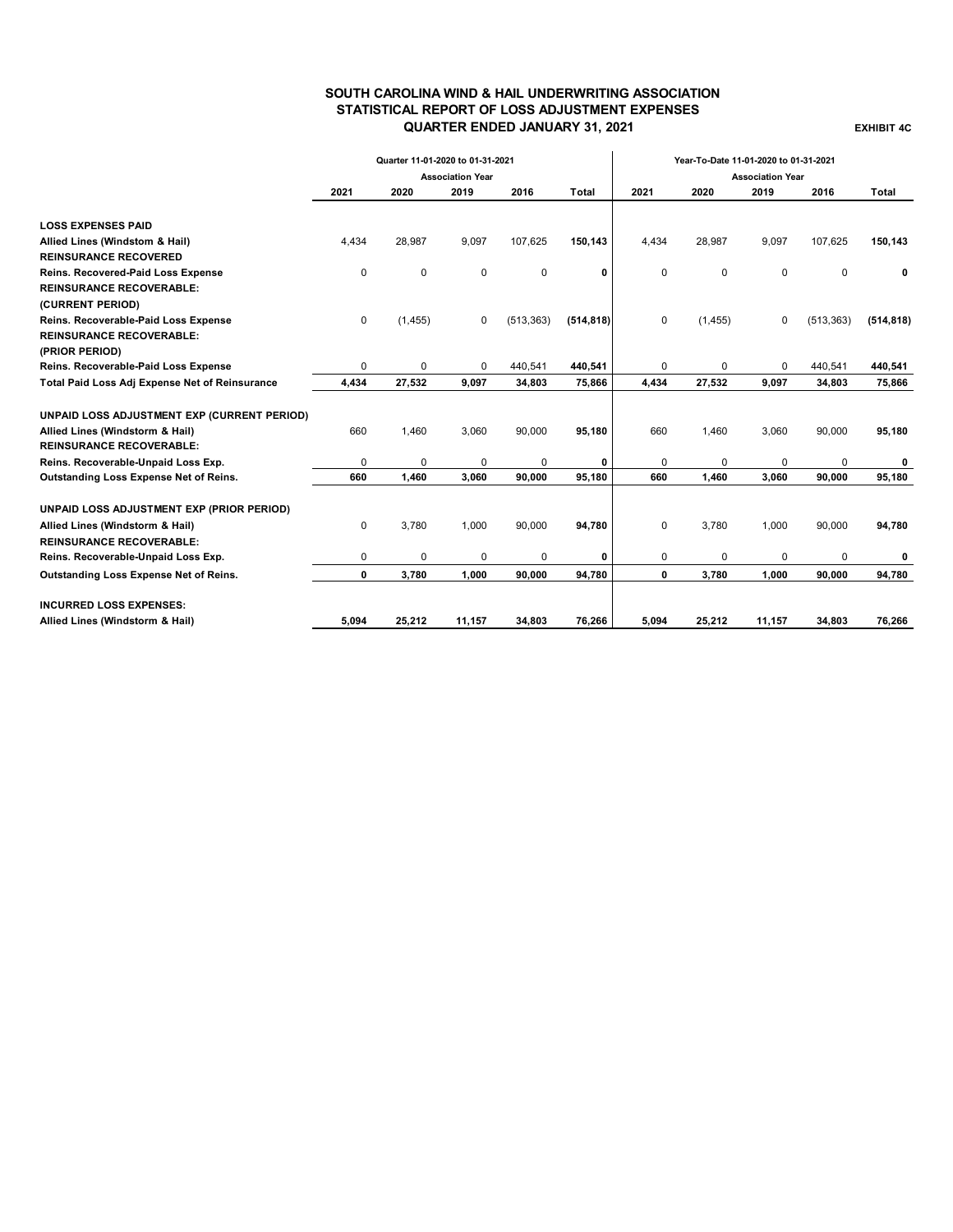# **SOUTH CAROLINA WIND & HAIL UNDERWRITING ASSOCIATION CUMULATIVE REPORT OF CATASTROPHE LOSSES PERIOD FROM OCTOBER 1, 2016 TO JANUARY 31, 2021**

EXHIBIT 5

| <b>CAT</b>    | <b>FISCAL</b>                          | <b>DATE</b>    | Wind           | <b>TOTAL</b>  | <b>PAID</b> | <b>CASE</b> | <b>PAID</b>    | O/S            |             |
|---------------|----------------------------------------|----------------|----------------|---------------|-------------|-------------|----------------|----------------|-------------|
| <b>NUMBER</b> | <b>LOSS YR</b>                         | <b>OF LOSS</b> | Zone           | <b>CLAIMS</b> | <b>LOSS</b> | O/S         | <b>ADJ EXP</b> | <b>ADJ EXP</b> | <b>IBNR</b> |
| 904           | 2016                                   | Oct 7-8 '16    |                | 3,390         | 15,620,643  | 250,000     | 7,579,119      | 0              | 500,000     |
|               |                                        |                | $\overline{2}$ | 683           | 1,137,752   | 0           | 648.432        | 0              | 0           |
|               |                                        |                | <b>TOTAL</b>   | 4,073         | 16,758,395  | 250,000     | 8,227,551      | 0              | 500,000     |
|               | <b>HURRICANE IRMA</b><br><b>FISCAL</b> |                |                |               |             |             |                |                |             |
| <b>CAT</b>    | <b>ACCIDENT</b>                        | <b>DATE</b>    | Wind           | <b>TOTAL</b>  | <b>PAID</b> | <b>CASE</b> | <b>PAID</b>    | O/S            |             |
| <b>NUMBER</b> | <b>YEAR</b>                            | <b>OF LOSS</b> | Zone           | <b>CLAIMS</b> | <b>LOSS</b> | O/S         | <b>ADJ EXP</b> | <b>ADJ EXP</b> | <b>IBNR</b> |
| N/A           | 2017                                   | Sep 6-12 '17   | 1              | 143           | 247,804     | 0           | 132.945        | 0              | 0           |
|               |                                        |                | 2              | 57            | 179,153     | 0           | 50,979         | 0              | 0           |
|               |                                        |                | <b>TOTAL</b>   | 200           | 426,957     | 0           | 183,924        | 0              | 0           |

**HURRICANE MATTHEW**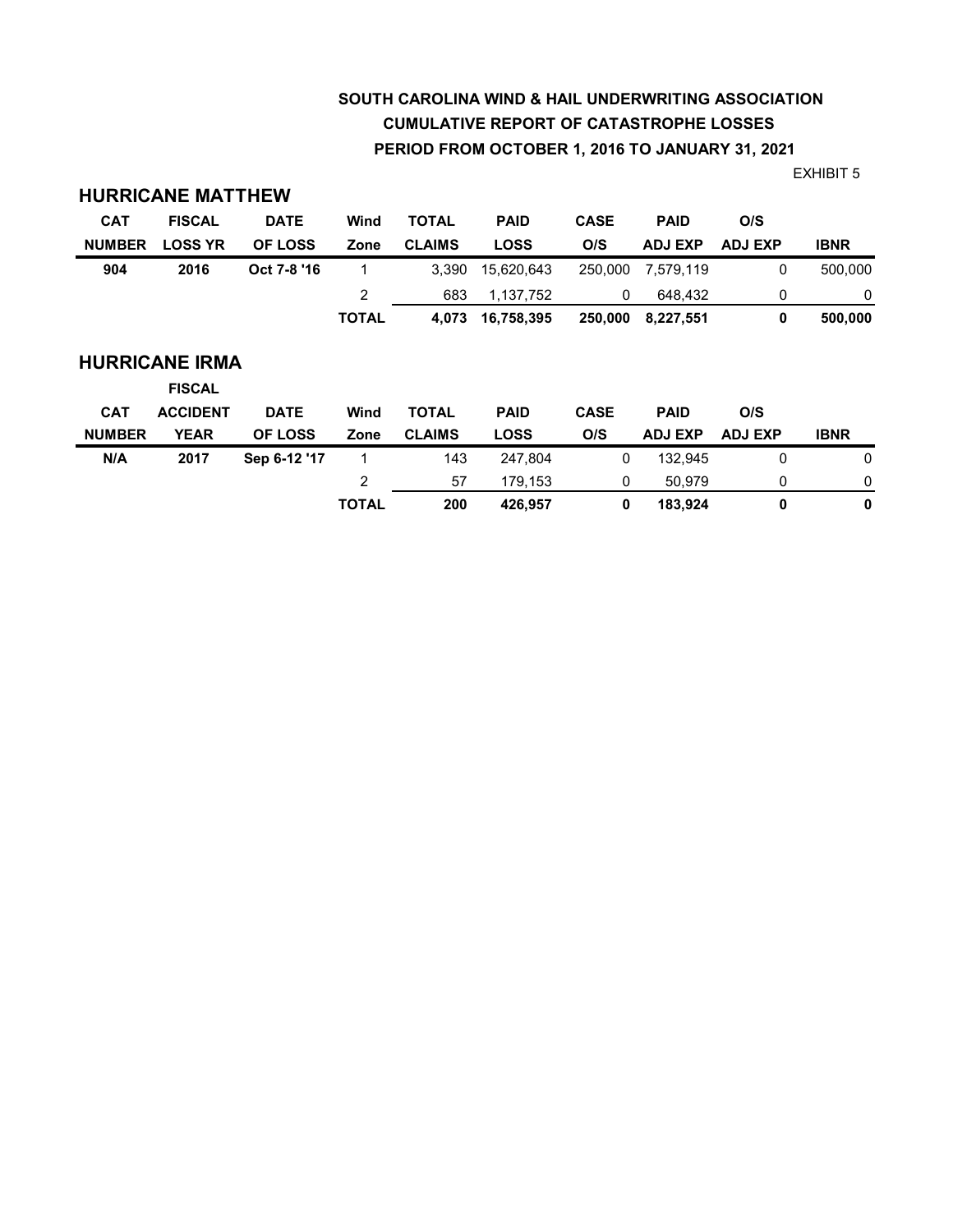### **SOUTH CAROLINA WIND & HAIL UNDERWRITING ASSOCIATION STATUS REPORT - IN-FORCE LIABILITY**

**AS OF: JANUARY 31, 2021 Zone 1 Zone 1 Zone 2 Zone 2 CITY Policies Limits Policies Limits (County) Class In-force (000 omitted) In-force (000 omitted)** Dwelling 255 131,036 0 0 FRIPP ISLAND Mobile Home 0 0 0 0 (Beaufort County) Commercial 0 0 0 0 Dwelling 20 7,904 0 0 HARBOR ISLAND Mobile Home 0 0 0 0 (Beaufort County) Commercial 0 0 0 Dwelling 1,553 780,713 1 180 HILTON HEAD ISLAND Mobile Home 9 461 0 0 0 (Beaufort County) Commercial 25 6,472 0 0 Dwelling 0 0 438 178,990 LADY'S ISLAND Mobile Home 0 0 0 6 917<br>
(Beaufort County) Commercial 0 0 0 1 1 135 (Beaufort County) Commercial 0 0 0 1 Dwelling 290 113,305 5 2,032 ST HELENA ISLAND Mobile Home 41 2,993 1 94 (Beaufort County) Commercial 0 0 0 0 Dwelling 61 37,148 27 14,399 REMAINDER OF COUNTY Mobile Home  $\begin{array}{cccc} 1 & 25 & 3 & 283 \end{array}$ (Beaufort County) Commercial 0 0 0 0 **TOTAL Dwelling 2,179 1,070,105 471 195,601 BEAUFORT** Mobile Home 51 3,480 10 1,294 **COUNTY Commercial 25 6,472 1 135 TOTALS 2,255 1,080,057 482 197,030** Dwelling 235 96,612 21 4,448 FOLLY BEACH Mobile Home 0 0 0 0 (Charleston County) Commercial 5 502 0 0 0 Dwelling 564 325,876 14 5,983 ISLE OF PALMS Mobile Home 0 0 0 0 (Charleston County) Commercial 7 1,067 0 0 0 0 Dwelling 7 3,113 667 246,312 JAMES ISLAND Mobile Home 0 0 10 845 (Charleston County) Commercial 0 0 0 3 648 Dwelling 195 132,590 0 0 KIAWAH ISLAND Mobile Home 0 0 0 0 (Charleston County) Commercial 1 132 0 0 Dwelling 0 0 541 210,172 MOUNT PLEASANT Mobile Home 0 0 0 8 555<br>
(Charleston County) Commercial 0 0 0 10 3,388 (Charleston County) Dwelling 120 59,908 0 0 SEABROOK ISLAND Mobile Home 0 0 0 0 (Charleston County) Dwelling 152 104,240 0 0 SULLIVANS ISLAND Mobile Home<br>
(Charleston County) Commercial  $\begin{array}{ccc} 0 & 0 & 0 & 0 \\ 2 & 1,200 & 0 & 0 \\ 0 & 0 & 0 & 0 \end{array}$ (Charleston County) Dwelling 98 49,129 160 72,477 REMAINDER OF COUNTY Mobile Home  $\begin{array}{cccc} 3 & 305 & 15 & 1,086 \\ 15 & 2 & 1,525 \end{array}$ (Charleston County) TOTAL **Dwelling 1,371 771,469 1,403 539,393**<br>CHARLESTON Mobile Home 3 305 33 2,486 CHARLESTON Mobile Home 3 305 33 2,486<br>
COUNTY Commercial 16 2,926 15 5,561 **COUNTY Commercial 16 2,926 15 5,561 TOTALS 1,390 774,699 1,451 547,440** Dwelling 305 113,411 0 0 EDISTO BEACH Mobile Home 0 0 0 0 0 0<br>
(Colleton County) Commercial 0 3 205 0 0 0 (Colleton County) **TOTAL Dwelling 305 113,411 0 0 COLLETON Mobile Home 0 0 0 0 COUNTY Commercial 3 205 0** 0

**TOTALS 308 113,616 0 0**

Page 1